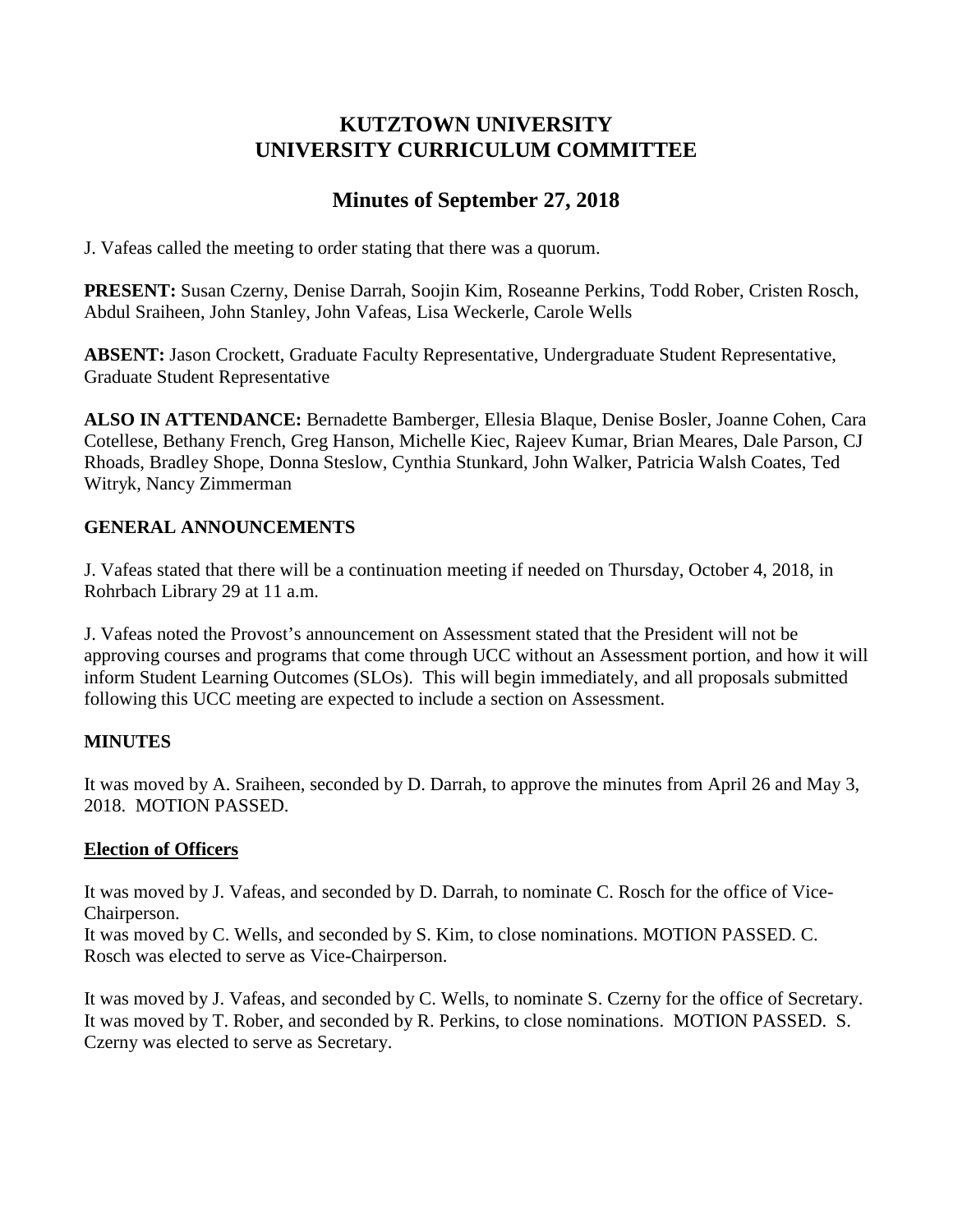### **NEW BUSINESS**

### **University Curriculum Committee**

| Current $#$ : | <b>UCC 19001</b>                                                                            |
|---------------|---------------------------------------------------------------------------------------------|
| Course:       | Policy Revision: UCC Cover Sheet, Spring 2019                                               |
| Proposal:     | Change in university policy.                                                                |
| Comments:     | J. Vafeas and S. Czerny were present to speak to this proposal. J. Vafeas noted that a      |
|               | "graduate" option should be added to lines N. and O. J. Vafeas also noted that a            |
|               | "pass/fail" box should be included on the cover sheet. J. Vafeas also announced that this   |
|               | cover sheet should be used for all future proposals, and any proposals that already started |
|               | through the process do not need a change in cover sheet.                                    |

It was moved by T. Rober, and seconded by D. Darrah to consider and approve this proposal. MOTION PASSED.

## **College of Business**

| Current #: | COB 19001                                                                               |
|------------|-----------------------------------------------------------------------------------------|
| Course:    | Course Revision: ACC 122, Managerial Accounting, Spring 2019                            |
| Proposal:  | Change in course prerequisites.                                                         |
| Comments:  | CJ Rhoads and D. Steslow were present to speak to this proposal. J. Vafeas asked if BUS |
|            | 171 is being archived or just no longer being taught, since it is listed as being       |
|            | discontinued. CJ Rhoads stated that it is still active, but no longer being offered. J. |
|            | Vafeas stated that the language should be changed to say that it is no longer being     |
|            | offered, rather than that it is discontinued.                                           |
|            |                                                                                         |

It was moved by S. Kim, and seconded by A. Sraiheen, to consider and approve this proposal. MOTION PASSED.

| Current $#$ : | COB 19004                                                 |
|---------------|-----------------------------------------------------------|
| Course:       | Course Revision: MGM 315, Management Science, Spring 2019 |
| Proposal:     | Change in course prerequisites.                           |

It was moved by C. Rosch, and seconded by S. Kim, to consider and approve this proposal. MOTION PASSED.

The following proposals were moved by D. Darrah, and seconded by C. Wells, to consider and approve as a block. MOTION PASSED.

|           | COB 19005 Course Revision: ACC 305, Cost Accounting, Spring 2019           |
|-----------|----------------------------------------------------------------------------|
| Proposal: | Change in course prerequisites.                                            |
|           | Comments: D. Steslow and CJ Rhoads were present to speak to this proposal. |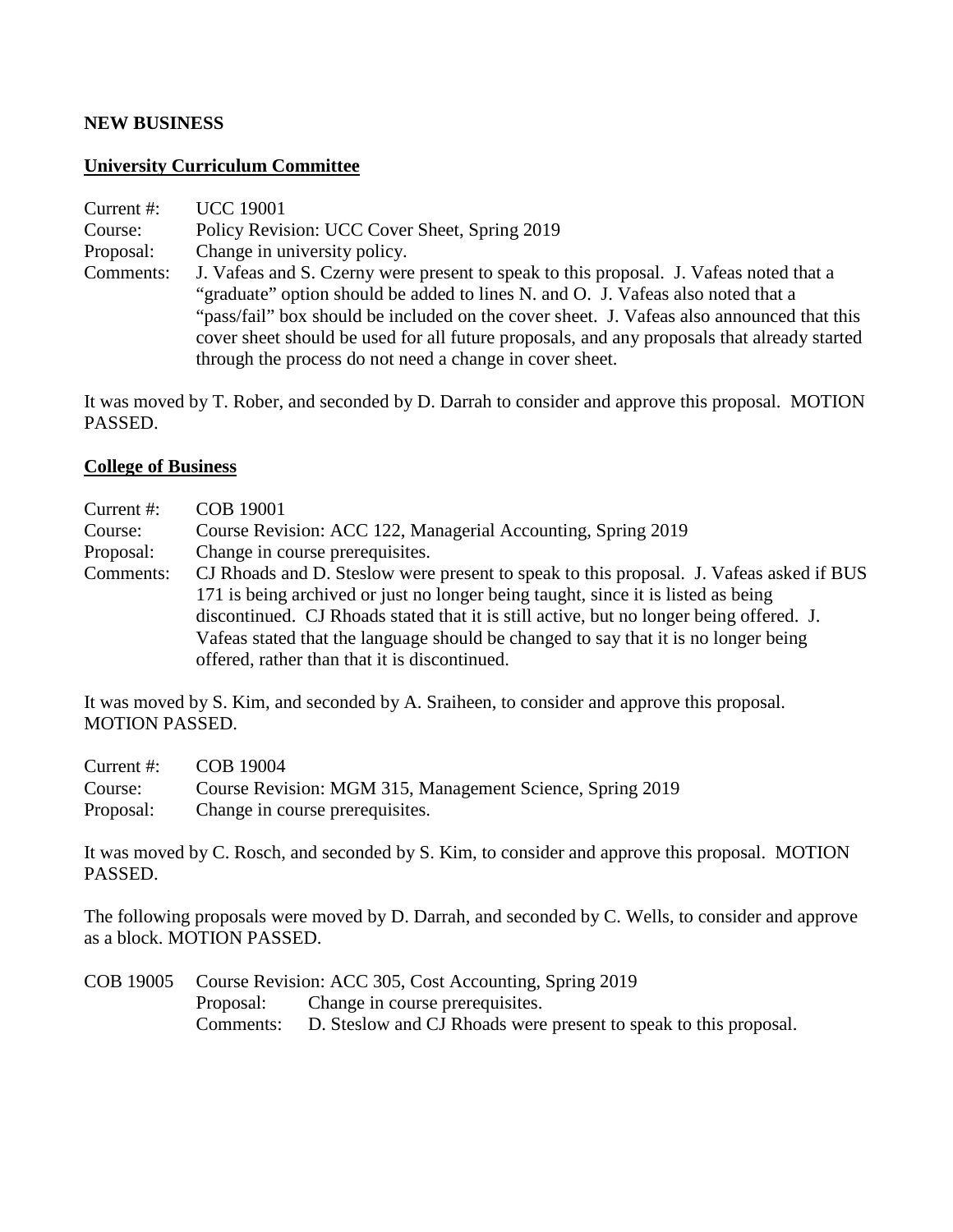| COB 19006        | Course Revision: ACC 312, Accounting Info Systems, Spring 2019 |                                                                  |
|------------------|----------------------------------------------------------------|------------------------------------------------------------------|
|                  | Proposal:                                                      | Change in course prerequisites.                                  |
|                  | Comments:                                                      | D. Steslow and CJ Rhoads were present to speak to this proposal. |
| <b>COB 19007</b> |                                                                | Course Revision: ACC 317, Tax Accounting I, Spring 2019          |
|                  | Proposal:                                                      | Change in course prerequisites.                                  |
|                  | Comments:                                                      | D. Steslow and CJ Rhoads were present to speak to this proposal. |
| Current $#$ :    | <b>COB 19008</b>                                               |                                                                  |
| Course:          |                                                                | Course Revision: ACC 318, Tax Accounting II, Spring 2019         |
| Proposal:        |                                                                | Change in course prerequisites.                                  |
| Comments:        |                                                                | D. Steslow and CJ Rhoads were present to speak to this proposal. |

It was moved by C. Rosch, and seconded by S. Kim, to consider and approve this proposal. MOTION PASSED.

| Current $#$ : | COB 19009                                                        |
|---------------|------------------------------------------------------------------|
| Course:       | Course Revision: ACC 321, Intermediate Accounting I, Spring 2019 |
| Proposal:     | Change in course prerequisites.                                  |
| Comments:     | D. Steslow and CJ Rhoads were present to speak to this proposal. |

It was moved by A. Sraiheen, and seconded by R. Perkins, to consider and approve this proposal. MOTION PASSED.

| Current $#$ : | COB 19010                                                         |
|---------------|-------------------------------------------------------------------|
| Course:       | Course Revision: ACC 322, Intermediate Accounting II, Spring 2019 |
| Proposal:     | Change in course prerequisites.                                   |
| Comments:     | D. Steslow and CJ Rhoads were present to speak to this proposal.  |

It was moved by T. Rober, and seconded by C. Rosch, to consider and approve this proposal. MOTION PASSED.

| Current $#$ : | COB 19011                                                        |
|---------------|------------------------------------------------------------------|
| Course:       | Course Revision: ACC 323, Advanced Accounting, Spring 2019       |
| Proposal:     | Change in course prerequisites.                                  |
| Comments:     | D. Steslow and CJ Rhoads were present to speak to this proposal. |

It was moved by A. Sraiheen, and seconded by T. Rober, to consider and approve this proposal. MOTION PASSED.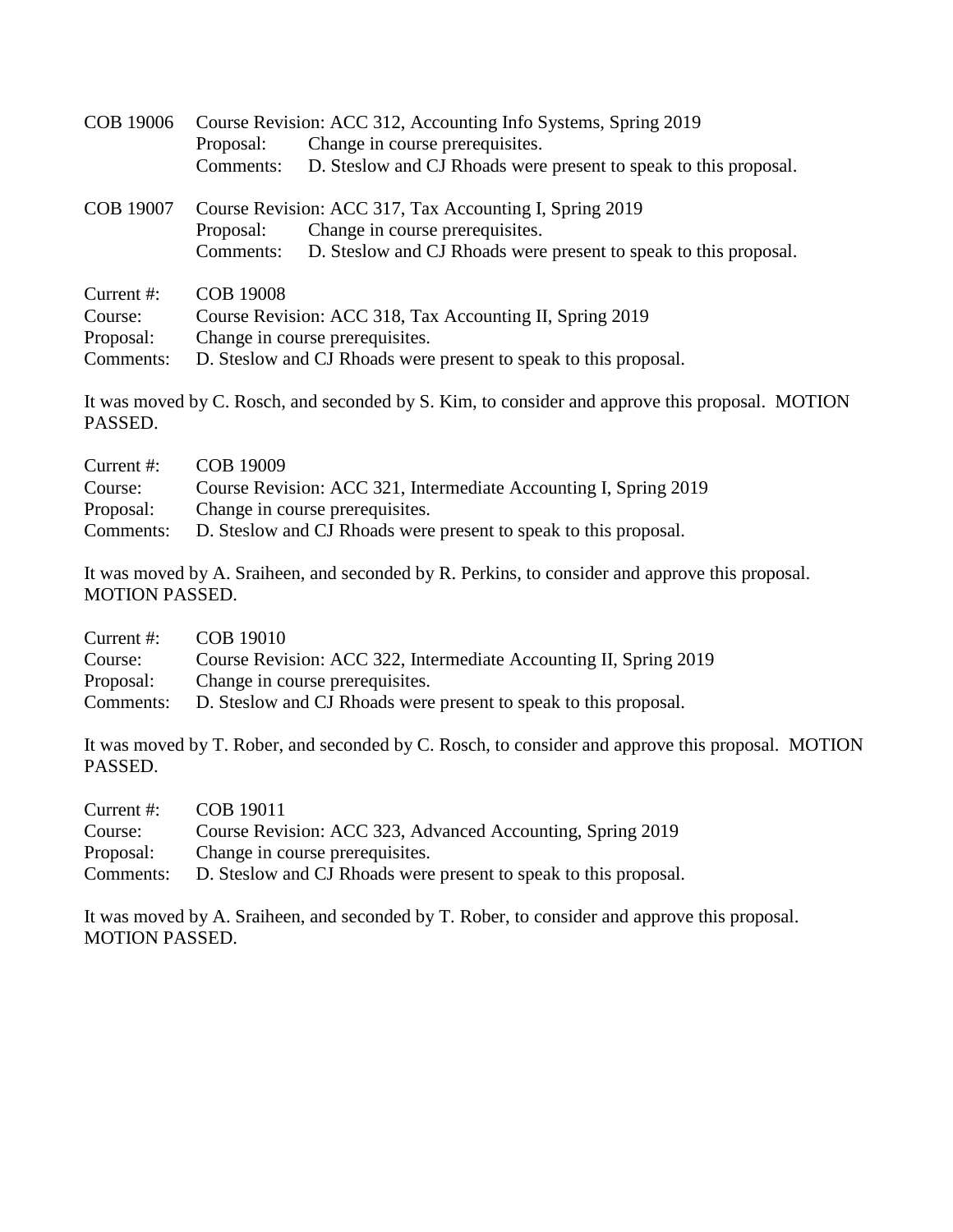| Current $#$ : | COB 19012                                                        |
|---------------|------------------------------------------------------------------|
| Course:       | ACC 330, Auditing Practice & Standards, Spring 2019              |
| Proposal:     | Change in course prerequisites.                                  |
| Comments:     | D. Steslow and CJ Rhoads were present to speak to this proposal. |

It was moved by T. Rober, and seconded by S. Kim, to consider and approve this proposal. MOTION PASSED.

| COB 19013                                                        |
|------------------------------------------------------------------|
| ACC 306, Advanced Cost Accounting, Spring 2019                   |
| Change in course prerequisites.                                  |
| D. Steslow and CJ Rhoads were present to speak to this proposal. |
|                                                                  |

It was moved by A. Sraiheen, and seconded by D. Darrah to consider and approve this proposal. MOTION PASSED.

| Current $#$ : | COB 19014                                                        |
|---------------|------------------------------------------------------------------|
| Course:       | ACC 325, Not for Profit & Government Accounting, Spring 2019     |
| Proposal:     | Change in course prerequisites.                                  |
| Comments:     | D. Steslow and CJ Rhoads were present to speak to this proposal. |

It was moved by D. Darrah, and seconded by C. Wells to consider and approve this proposal. MOTION PASSED.

| Current $#$ : | COB 19015                                                                                 |
|---------------|-------------------------------------------------------------------------------------------|
| Course:       | ACC 380, Senior Seminar in Accounting, Spring 2019                                        |
| Proposal:     | Change in course prerequisites.                                                           |
| Comments:     | D. Steslow was present to speak to this proposal. The credit requirement in the           |
|               | prerequisite is for credits completed prior to registration. J. Vafeas asked if they also |
|               | want permission of the department, and D. Steslow replied no.                             |

It was moved by T. Rober, and seconded by C. Wells to consider and approve this proposal. MOTION PASSED.

| Current $#$ : | COB 19017                                                                         |
|---------------|-----------------------------------------------------------------------------------|
| Course:       | BUS 332WI, Business Law II, Spring 2019                                           |
| Proposal:     | Change in course prerequisites.                                                   |
| Comments:     | D. Steslow was present to speak to this proposal. D. Steslow requested there be a |
|               | friendly amendment to remove "completion" from the new prerequisite. J. Vafeas    |
|               | agreed, and the committee approved the amendment.                                 |

It was moved by T. Rober, and seconded by C. Wells to consider and approve this proposal. MOTION PASSED.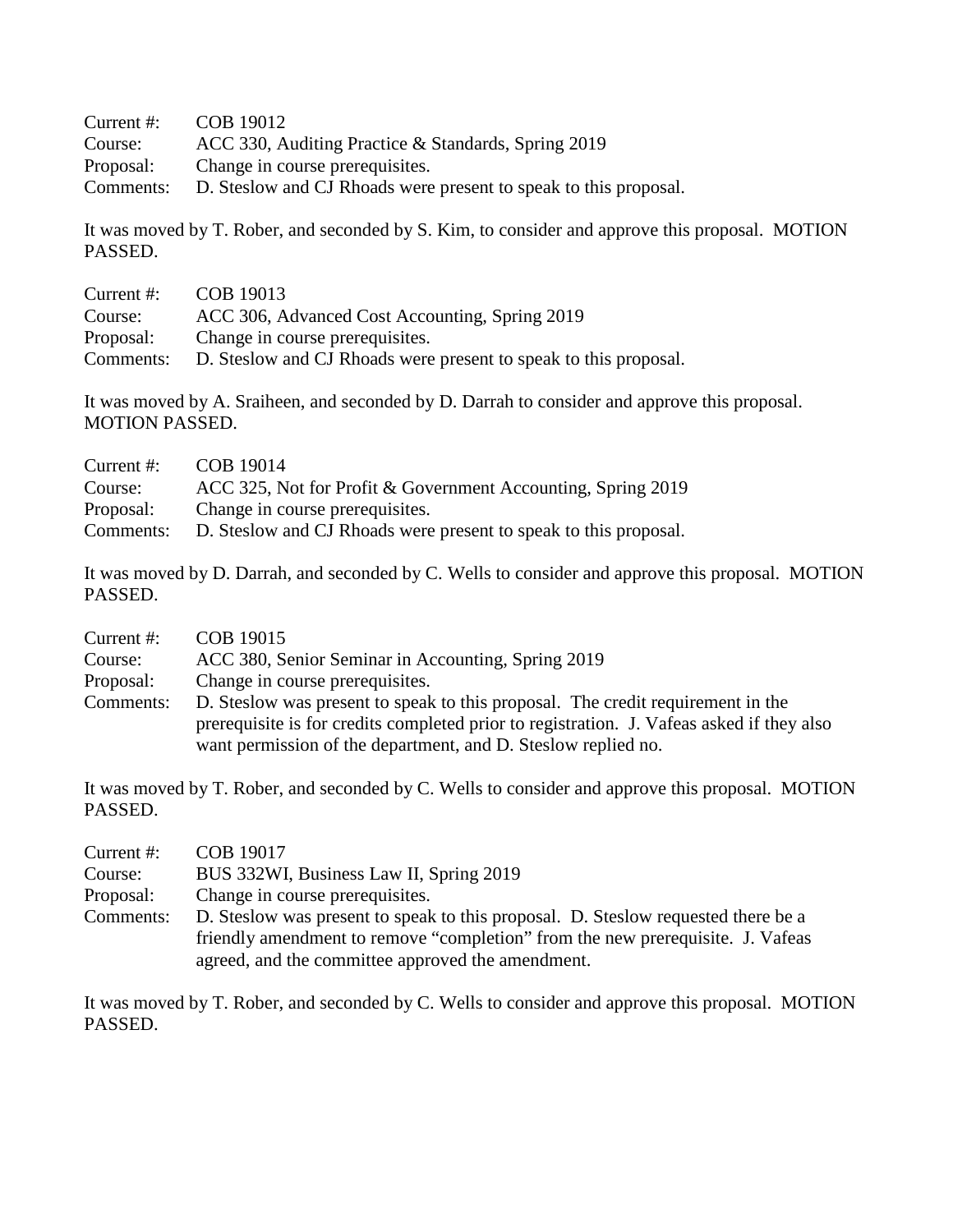Current #: COB 19018

Program: Coaching Minor, Spring 2019

Proposal: Change in minor program requirements, and change in total credit hours.

It was moved by A. Sraiheen, and seconded by C. Wells to consider and approve this proposal. MOTION PASSED.

| Current $#$ : | COB 19020                                         |
|---------------|---------------------------------------------------|
| Course:       | MGM/MKT 361, Principles of Logistics, Spring 2019 |
| Proposal:     | Change in course prerequisites.                   |

It was moved by T. Rober, and seconded by C. Wells to consider and approve this proposal. MOTION PASSED.

| Current #: | COB 19023                                                                           |
|------------|-------------------------------------------------------------------------------------|
| Course:    | MGM 351, Operations Management, Spring 2019                                         |
| Proposal:  | Change in course prerequisites.                                                     |
| Comments:  | D. Steslow was present to speak to this proposal. The new prerequisite should read: |
|            | "(BUS 120 or BUS 220) and (BUS 171 or BUS 275) and MGM 210."                        |

It was moved by T. Rober, and seconded by C. Rosch, to consider and approve this proposal. MOTION PASSED.

| Current $#$ : | COB 19024                                         |
|---------------|---------------------------------------------------|
| Program:      | Business Minor, Spring 2019                       |
| Proposal:     | Change in minor program requirements.             |
| Comments:     | D. Steslow was present to speak to this proposal. |

It was moved by A. Sraiheen, and seconded by T. Rober, to consider and approve this proposal. MOTION PASSED.

| Current #: | COB 19025                                             |
|------------|-------------------------------------------------------|
| Course:    | FIN 355, Investment Portfolio Management, Spring 2019 |
| Proposal:  | Change in course prerequisities.                      |
| Comments:  | J. Walker was present to speak to this proposal.      |

It was moved by T. Rober, and seconded by C. Rosch, to consider and approve this proposal. MOTION PASSED.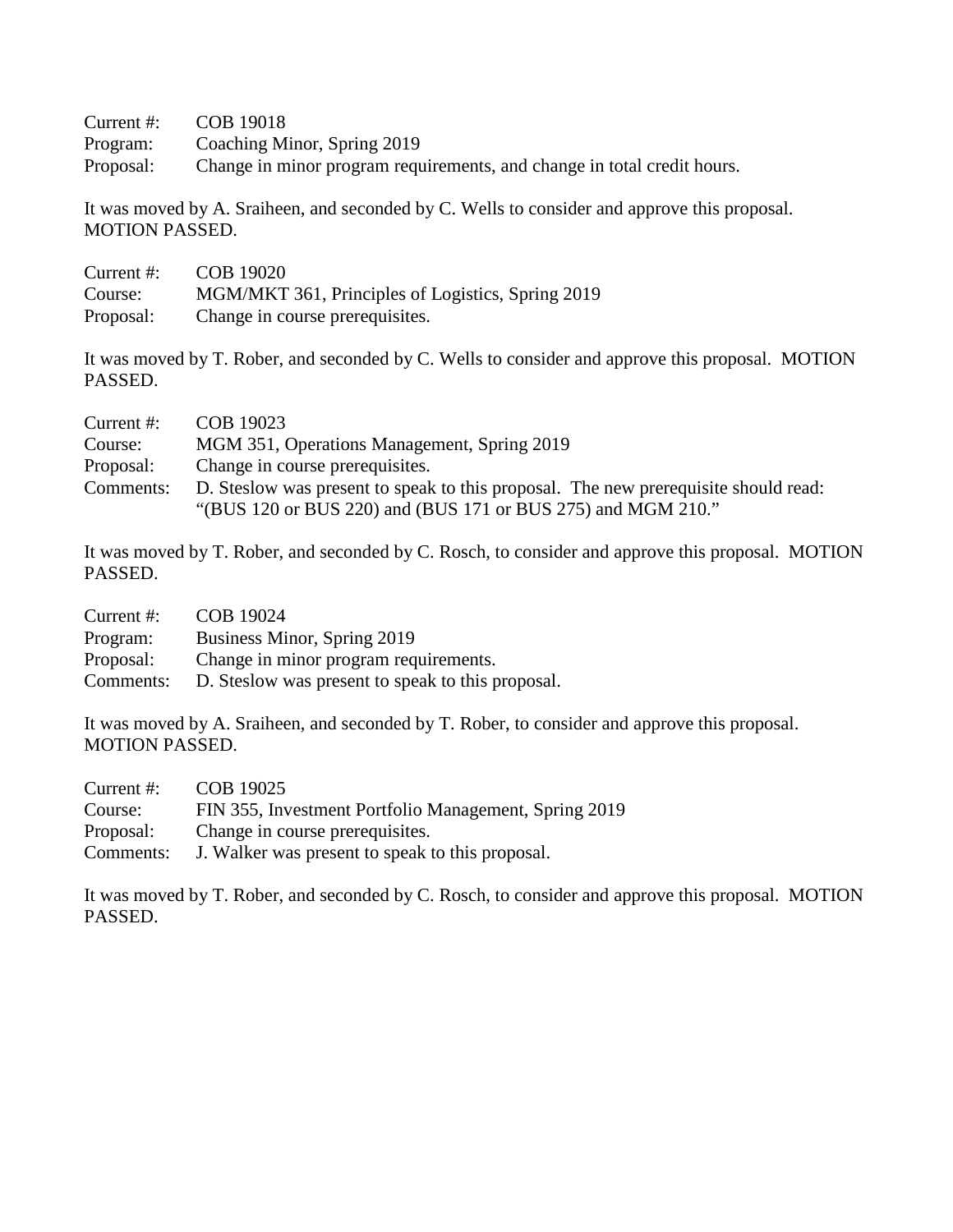| Current $#$ : | COB 19026                                                                                                                                                                          |
|---------------|------------------------------------------------------------------------------------------------------------------------------------------------------------------------------------|
| Course:       | FIN 375CTWI, Applied Investment Management (AIM), Spring 2019                                                                                                                      |
| Proposal:     | Change in course syllabus, and change in course prerequisites.                                                                                                                     |
| Comments:     | J. Walker was present to speak to this proposal. T. Witryk asked questions about the<br>prerequisite. T. Witryk asked if this must have instructor approval, and J. Walker replied |
|               | yes.                                                                                                                                                                               |

It was moved by T. Rober, and seconded by A. Sraiheen, to consider and approve this proposal. MOTION PASSED.

| Current #: | COB 19027                                                                             |
|------------|---------------------------------------------------------------------------------------|
| Course:    | FIN 363, Intermediate Financial Management, Spring 2019                               |
| Proposal:  | Change in course prerequisites.                                                       |
| Comments:  | J. Walker was present to speak to this proposal. The prerequisite was edited to read: |
|            | "FIN 350 with a C or better and (MAT 122 or BUS 220)." An update was provided to      |
|            | the committee before the continuation meeting on $10/4/18$ .                          |

It was moved by A. Sraiheen, and seconded by T. Rober, to consider and approve this proposal. MOTION PASSED.

| Current $#$ : | <b>COB 19028</b>                                                                                                                                                                                                            |
|---------------|-----------------------------------------------------------------------------------------------------------------------------------------------------------------------------------------------------------------------------|
| Course:       | FIN 200, Introduction to Finance, Spring 2019                                                                                                                                                                               |
| Proposal:     | Change in course prerequisites.                                                                                                                                                                                             |
| Comments:     | J. Walker was present to speak to this proposal. The prerequisite was edited to read:<br>"ACC 121 and (ECO 10 or ECO 11 or ECO 12)." An update was provided to the<br>committee before the continuation meeting on 10/4/18. |

It was moved by T. Rober, and seconded by A. Sraiheen, to consider and approve this proposal. MOTION PASSED.

| Current $#$ : | COB 19029                                               |
|---------------|---------------------------------------------------------|
| Course:       | MGM 362, Supply Chain Logistics & Planning, Spring 2019 |
| Proposal:     | Change in course prerequisites.                         |

It was moved by D. Darrah, and seconded by T. Rober, to consider and approve this proposal. MOTION PASSED.

| Current $#$ : | COB 19030                                       |
|---------------|-------------------------------------------------|
| Course:       | MGM 363, Transportation Management, Spring 2019 |
| Proposal:     | Change in course prerequisites.                 |

It was moved by R. Perkins, and seconded by A. Sraiheen, to consider and approve this proposal. MOTION PASSED.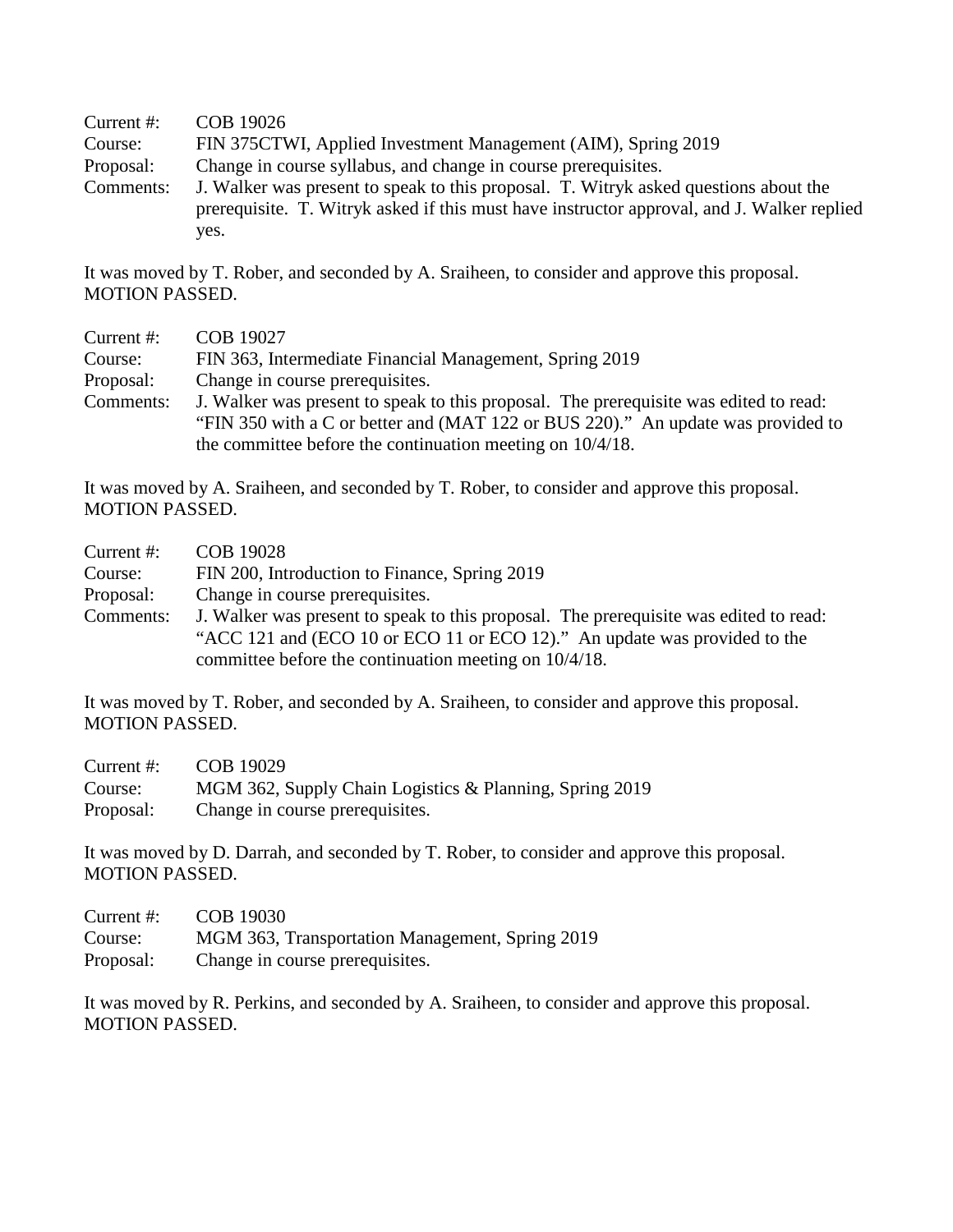Current #: COB 19031 Course: Course Revision: BUS 310, Advanced Business Computer Applications, Fall 2019 Proposal: Change in course prerequisites. Comments: R. Kumar was present to speak to this proposal. C. Wells asked if they wanted it approved for Spring 2019 and not Fall, and R. Kumar replied that Fall 2019 is appropriate, as the course is not offered again until Fall.

It was moved by T. Rober, and seconded by S. Kim, to consider and approve this proposal. MOTION PASSED.

| Current $#$ : | COB 19032                                                                                                                                                                                                                                                                                                      |
|---------------|----------------------------------------------------------------------------------------------------------------------------------------------------------------------------------------------------------------------------------------------------------------------------------------------------------------|
| Course:       | Course Revision: FIN 351, Personal Financial Planning, Spring 2019                                                                                                                                                                                                                                             |
| Proposal:     | Change in course prerequisites.                                                                                                                                                                                                                                                                                |
| Comments:     | J. Walker, CJ Rhoads and D. Steslow were present to speak to this proposal. The new<br>prerequisite should read "Student must be enrolled in the BSBA program, and have<br>completed ECO 11 and ECO 12 and 45 credits." An update was provided to the<br>committee before the continuation meeting on 10/4/18. |

It was moved by C. Rosch, and seconded by T. Rober, to consider and approve this proposal. MOTION PASSED.

| Current $#$ : | COB 19033                                                                           |
|---------------|-------------------------------------------------------------------------------------|
| Course:       | Course Revision: FIN 385, Insurance Planning, Spring 2019                           |
| Proposal:     | Change in course prerequisites.                                                     |
| Comments:     | J. Walker, CJ Rhoads and D. Steslow were present to speak to this proposal. The new |
|               | prerequisite should read "Student must be enrolled in the BSBA program, and have    |
|               | completed ECO 11 and ECO 12 and 45 credits." An update was provided to the          |
|               | committee before the continuation meeting on 10/4/18.                               |

It was moved by T. Rober, and seconded by S. Kim, to consider and approve this proposal. MOTION PASSED.

| Current #:<br>Course: | COB 19034<br>Course Revision: MKT 210, Principles of Marketing, Spring 2019                                                                                                                                                                                                                                                                                                                                                                                                                                                                                                                                                                                       |
|-----------------------|-------------------------------------------------------------------------------------------------------------------------------------------------------------------------------------------------------------------------------------------------------------------------------------------------------------------------------------------------------------------------------------------------------------------------------------------------------------------------------------------------------------------------------------------------------------------------------------------------------------------------------------------------------------------|
| Proposal:             | Change in course prerequisites.                                                                                                                                                                                                                                                                                                                                                                                                                                                                                                                                                                                                                                   |
| Comments:             | There were questions on the phrasing of the proposed prerequisite. L. Weckerle noted<br>that it should also include ENG 25, Honors Composition, so that honors students are not<br>excluded from the course. T. Witryk noted that the programming will still let them in,<br>since ENG 25 and ENG 23 are equivalent courses, but it would be good to note for clarity<br>so that students don't assume they can't enroll or switch courses unnecessarily. It was<br>agreed that the prerequisite should now read: "CMP 100 or ENG 23 or ENG 25 and 24<br>credit hours." An update was provided to the committee before the continuation meeting<br>on $10/4/18$ . |

It was moved by T. Rober, and seconded by A. Sraiheen, to consider and approve this proposal. MOTION PASSED.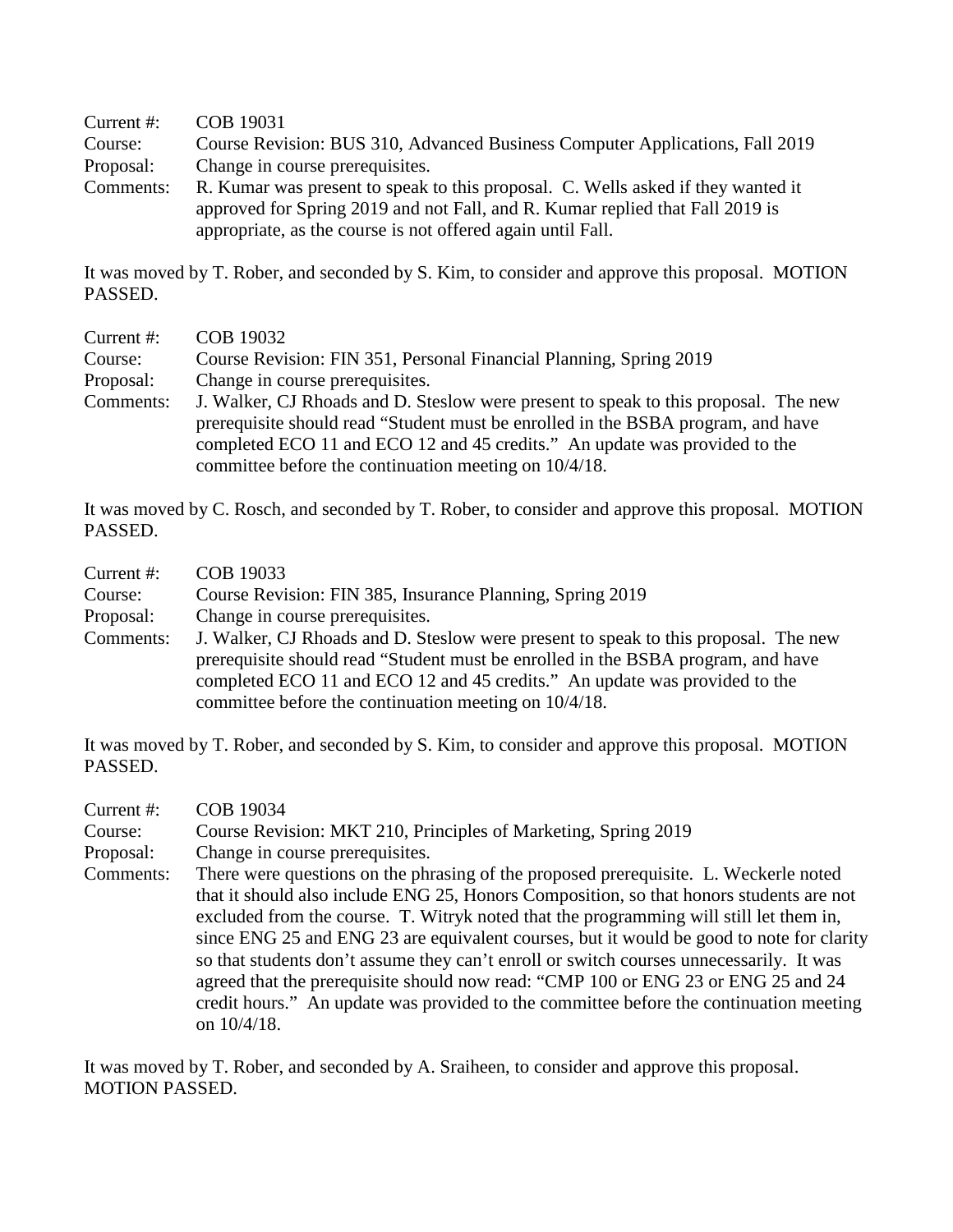Current #: COB 19035 Course: Course Revision: MKT 312WI, Consumer Behavior, Spring 2019 Proposal: Change in course prerequisites.

It was moved by T. Rober, and seconded by D. Darrah, to consider and approve this proposal. MOTION PASSED.

| Current $#$ : | COB 19036                                                          |
|---------------|--------------------------------------------------------------------|
| Course:       | Course Revision: MKT 315, Marketing Ethics in Society, Spring 2019 |
| Proposal:     | Change in course prerequisites.                                    |

It was moved by T. Rober, and seconded by D. Darrah, to consider and approve this proposal. MOTION PASSED.

| Current $#$ : | COB 19037                                                   |
|---------------|-------------------------------------------------------------|
| Course:       | Course Revision: MKT 320, Marketing Management, Spring 2019 |
| Proposal:     | Change in course prerequisites.                             |

It was moved by A. Sraiheen, and seconded by T. Rober, to consider and approve this proposal. MOTION PASSED.

Current #: COB 19038 Course: Course Revision: MKT 330CM, Personal Selling and Sales Management, Spring 2019 Proposal: Change in course prerequisites.

It was moved by T. Rober, and seconded by A. Sraiheen, to consider and approve this proposal. MOTION PASSED.

| Current $#$ : | COB 19039                                                |
|---------------|----------------------------------------------------------|
| Course:       | Course Revision: MKT 340, Retail Management, Spring 2019 |
| Proposal:     | Change in course prerequisites.                          |

It was moved by T. Rober, and seconded by Cristen Rosch, to consider and approve this proposal. MOTION PASSED.

| Current #: | COB 19040                                                     |
|------------|---------------------------------------------------------------|
| Course:    | Course Revision: MKT 350, Advertising Management, Spring 2019 |
| Proposal:  | Change in course prerequisites                                |

It was moved by T. Rober, and seconded by S. Kim, to consider and approve this proposal. MOTION PASSED.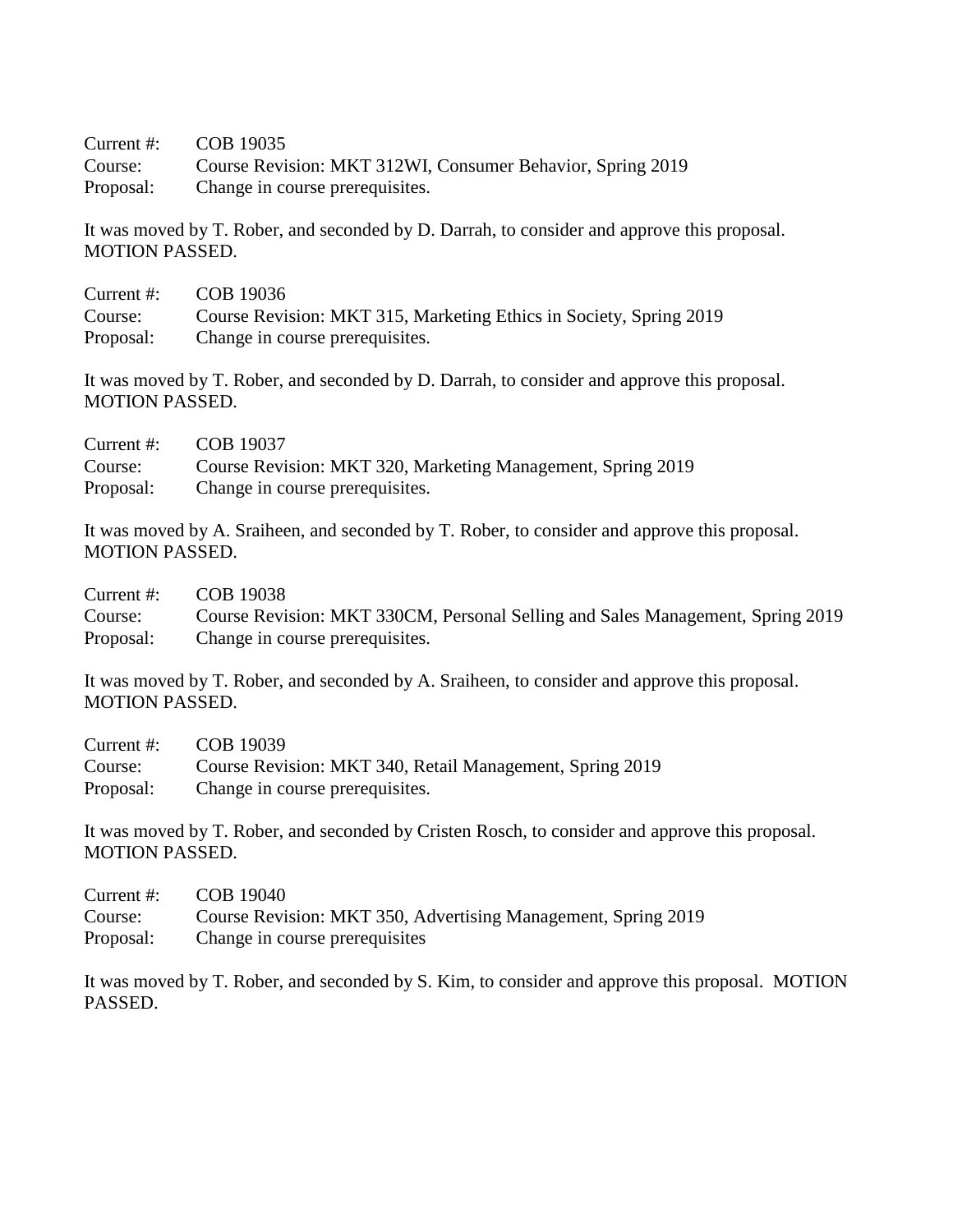Current #: COB 19041 Course: Course Revision: MKT 351, Media Concepts, Spring 2019 Proposal: Change in course prerequisites.

It was moved by T. Rober, and seconded by D. Darrah, to consider and approve this proposal. MOTION PASSED.

| Current #: | COB 19042                                                            |
|------------|----------------------------------------------------------------------|
| Course:    | Course Revision: MKT 357, Integrated MKT Comm Campaigns, Spring 2019 |
| Proposal:  | Change in course prerequisites.                                      |

It was moved by T. Rober, and seconded by C. Rosch, to consider and approve this proposal. MOTION PASSED.

| Current $#$ : | COB 19043                                                 |
|---------------|-----------------------------------------------------------|
| Course:       | Course Revision: MKT 360, Marketing Research, Spring 2019 |
| Proposal:     | Change in course prerequisites.                           |

It was moved by T. Rober, and seconded by D. Darrah, to consider and approve this proposal. MOTION PASSED.

| Current #: | COB 19044                                                   |
|------------|-------------------------------------------------------------|
| Course:    | Course Revision: MKT 362, E-Commerce Marketing, Spring 2019 |
| Proposal:  | Change in course prerequisites.                             |

It was moved by T. Rober, and seconded by A. Sraiheen, to consider and approve this proposal. MOTION PASSED.

| Current #: | COB 19045                                                      |
|------------|----------------------------------------------------------------|
| Course:    | Course Revision: MKT 370, International Marketing, Spring 2019 |
| Proposal:  | Change in course prerequisites.                                |

It was moved by T. Rober, and seconded by A. Sraiheen, to consider and approve this proposal. MOTION PASSED.

| Current $#$ : | COB 19046                                                    |
|---------------|--------------------------------------------------------------|
| Course:       | Course Revision: ECO 201, Development Economics, Spring 2019 |
| Proposal:     | Change in course prerequisites.                              |

It was moved by D. Darrah, and seconded by T. Rober to consider and approve this proposal. MOTION PASSED.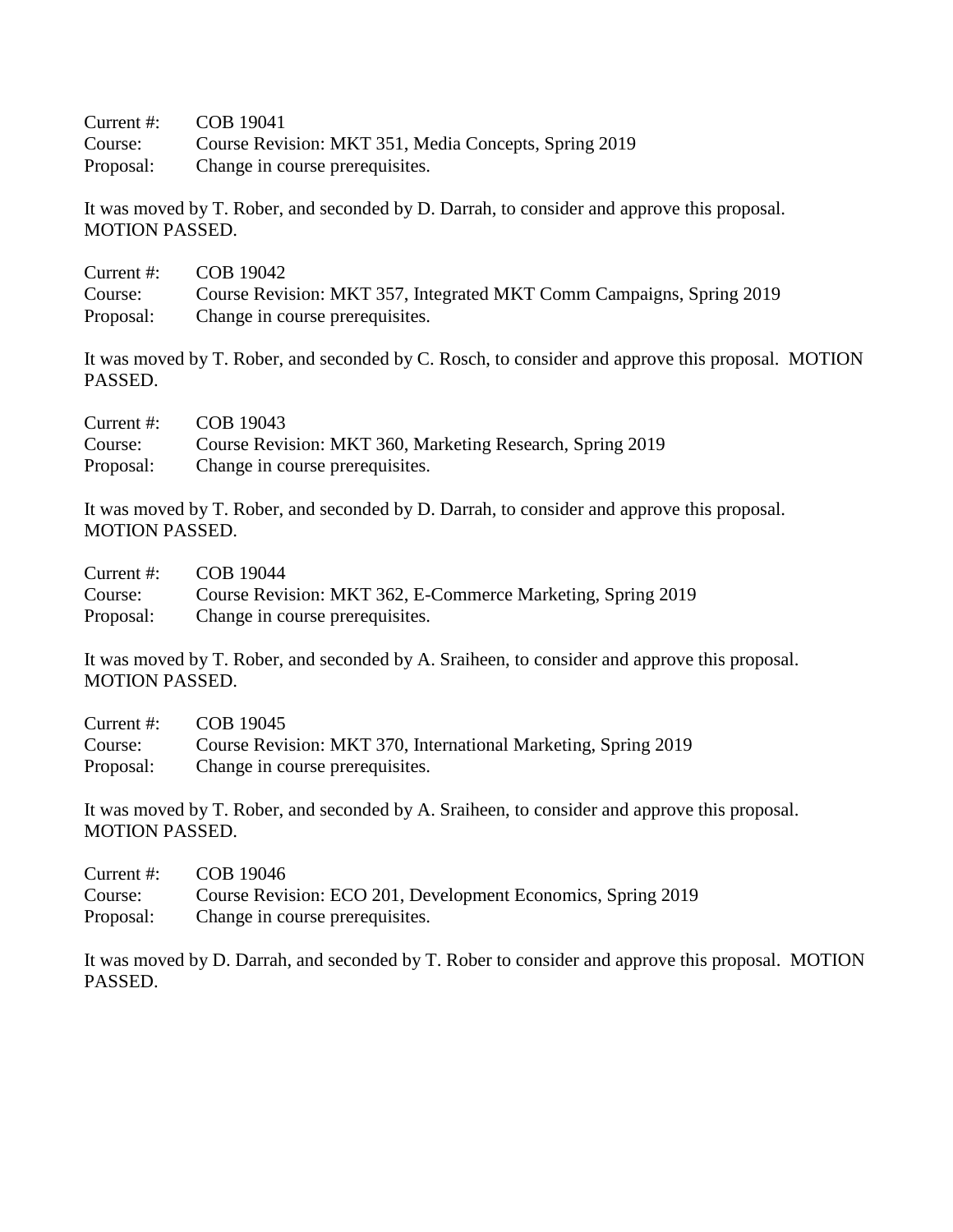Current #: COB 19047

Course: Course Revision: ECO 360CD, International Trade and Finance, Spring 2019 Proposal: Change in course prerequisites.

It was moved by T. Rober, and seconded by D. Darrah, to consider and approve this proposal. MOTION PASSED.

| Current $#$ : | COB 19049                                                                           |
|---------------|-------------------------------------------------------------------------------------|
| Course:       | Course Revision: MGM 310, Principles of Management, Spring 2019                     |
| Proposal:     | Change in course prerequisites.                                                     |
| Comments:     | T. Witryk recommended adding "or ENG 25" to the prerequisite after "ENG 23." An     |
|               | update was provided to the committee before the continuation meeting on $10/4/18$ . |

It was moved by T. Rober, and seconded by D. Darrah, to consider and approve this proposal. MOTION PASSED.

| Current $#$ : | COB 19051                                                  |
|---------------|------------------------------------------------------------|
| Course:       | Course Revision: MGM 318, Women in Management, Spring 2019 |
| Proposal:     | Change in course prerequisites.                            |

It was moved by D. Darrah, and seconded by S. Kim, to consider and approve this proposal. MOTION PASSED.

| Current $#$ : | COB 19052                                                                                  |
|---------------|--------------------------------------------------------------------------------------------|
| Course:       | Course Revision: MGM 327, Small Business Management, Spring 2019                           |
| Proposal:     | Change in course prerequisites.                                                            |
| Comments:     | T. Witryk expressed that the prerequisite was not written very clearly. It was agreed that |
|               | the prerequisites should be written as: "CMP 100 or ENG 25 or ENG 23; and (ACC 122)        |
|               | or PRO 120 or SPT 195); and MAT 17 or higher; and (MGM 210 and MKT 210) or (SPT            |
|               | 265 and SPT 285) and the completion of 45 credits." An update was provided to the          |
|               | committee before the continuation meeting on 10/4/18.                                      |

It was moved by C. Rosch, and seconded by D. Darrah, to consider and approve this proposal. MOTION PASSED.

| Current $#$ : | COB 19053                                                                                  |
|---------------|--------------------------------------------------------------------------------------------|
| Course:       | Course Revision: MGM 328, Entrepreneurship, Spring 2019                                    |
| Proposal:     | Change in course prerequisites.                                                            |
| Comments:     | T. Witryk expressed that the prerequisite was not written very clearly. It was agreed that |
|               | the prerequisites should be written as: "CMP 100 or ENG 25 or ENG 23; and (ACC 122)        |
|               | or PRO 120 or SPT 195); and MAT 17 or higher; and (MGM 210 and MKT 210) or (SPT            |
|               | 265 and SPT 285) and the completion of 45 credits." An update was provided to the          |
|               | committee before the continuation meeting on 10/4/18.                                      |

It was moved by T. Rober, and seconded by R. Perkins, to consider and approve this proposal. MOTION PASSED.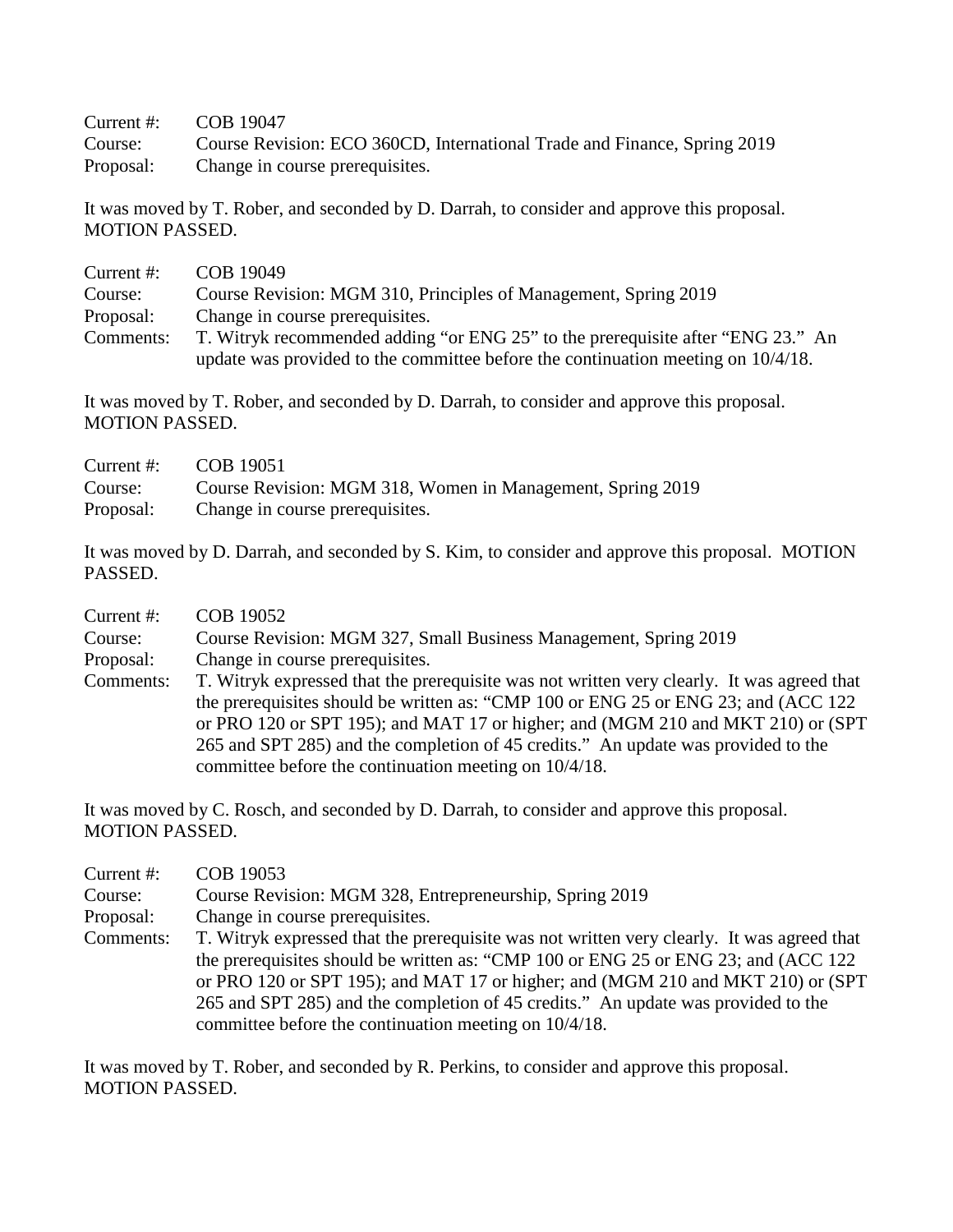Current #: COB 19054 Course: Course Revision: MGM 335, Human Resource Management, Spring 2019 Proposal: Change in course prerequisites. Comments: The prerequisites should be rewritten as: "(MGM210 or SPT 265) and (BUS 131 or SPT 290) and 45 credits." An update was provided to the committee before the continuation meeting on 10/4/18.

It was moved by T. Rober, and seconded by A. Sraiheen, to consider and approve this proposal. MOTION PASSED.

- Current #: COB 19056 Course: Course Revision: MGM 340, Management of Staffing, Training, & Development, Spring 2019
- Proposal: Change in course prerequisites.
- Comments: T. Witryk suggested that the prerequisites be written as "(ECO 11 and ECO 12) or ECO 10; and MGM 210; and 45 credits." A. Sraiheen agreed. An update was provided to the committee before the continuation meeting on 10/4/18.

It was moved by T. Rober, and seconded by S. Kim, to consider and approve this proposal. MOTION PASSED.

| Current #: | COB 19057                                                      |
|------------|----------------------------------------------------------------|
| Course:    | Course Revision: MGM 350, Organizational Behavior, Spring 2019 |
| Proposal:  | Change in course pre requisites.                               |

It was moved by A. Sraiheen, and seconded by C. Rosch, to consider and approve this proposal. MOTION PASSED.

| Current #: | COB 19058                                                                            |
|------------|--------------------------------------------------------------------------------------|
| Course:    | Course Revision: MGM 352, International Management, Spring 2019                      |
| Proposal:  | Change in course prerequisites.                                                      |
| Comments:  | T. Witryk suggested that the prerequisites be written as "(ECO 11 and ECO 12) or ECO |
|            | 10; and MGM 210; and the completion of 45 credits." An update was provided to the    |
|            | committee before the continuation meeting on 10/4/18.                                |

It was moved by T. Rober, and seconded by D. Darrah, to consider and approve this proposal. MOTION PASSED.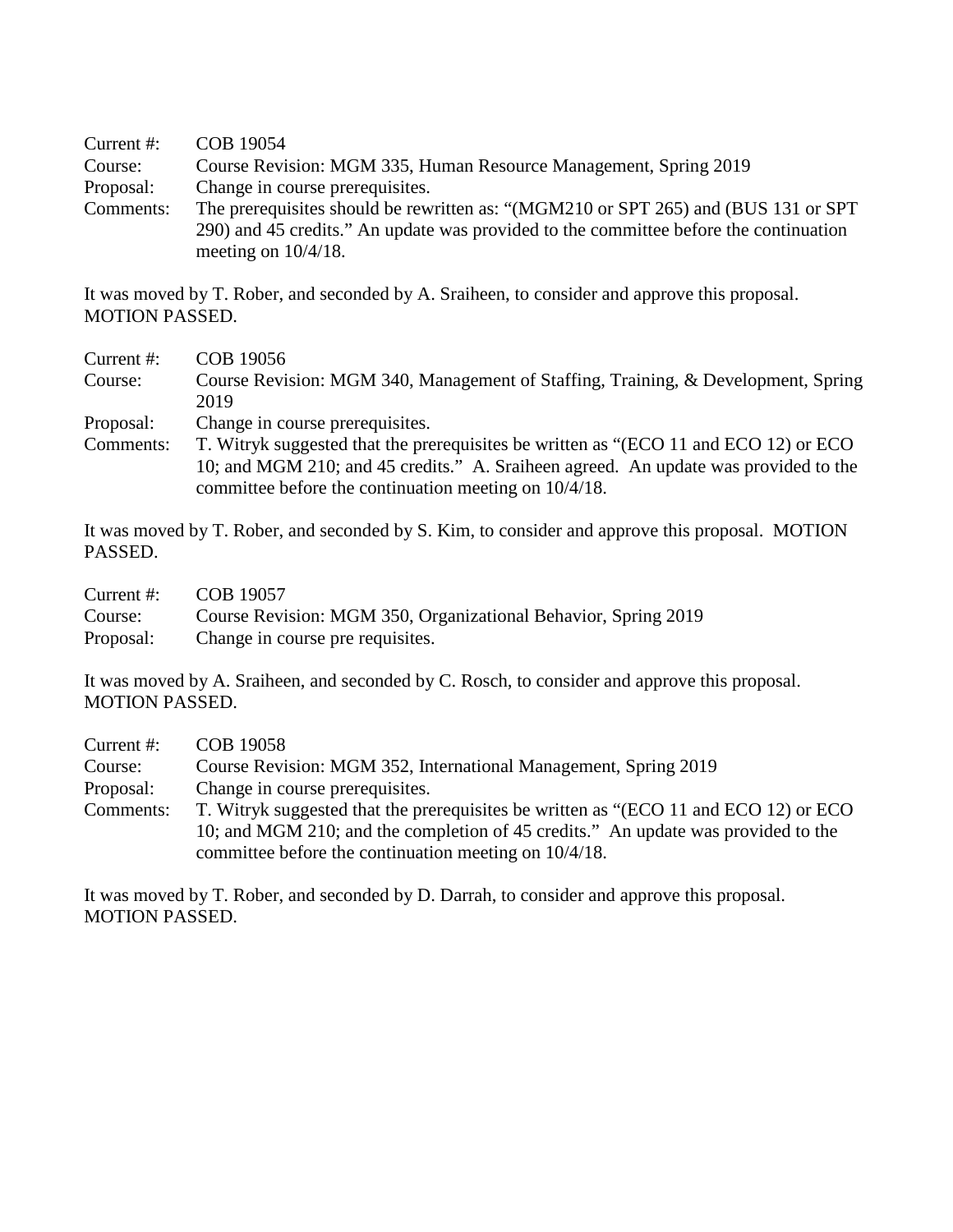Current #: COB 19059 Course: Course Revision: MGM 380WI, Senior Seminar in Management, Spring 2019 Proposal: Change in course prerequisites. Comments: There were questions about the specifics of the prerequisites. D. Steslow suggested that this item be tabled because there was no member of the Management discipline present to answer questions.

It was moved by T. Rober, and seconded by R. Perkins, to consider and approve this proposal. It was moved by A. Sraiheen, and seconded by T. Rober, to table this proposal. MOTION PASSED.

Current #: COB 19060 Course: Course Revision: MGM 399CTWI, Business Strategy and Policy, Spring 2019 Proposal: Change in course prerequisites.

It was moved by T. Rober, and seconded by D. Darrah, to consider and approve this proposal. MOTION PASSED.

- Current #: COB 19062 Course: Course Revision: BUS 275, Business Data Management & Information Systems, Spring 2019 Proposal: Change in course prerequisites. Comments: R. Kumar was present to speak to this proposal. T. Witryk was concerned about the
- Assessment exam in the prerequisites, and stated that it is not yet in place. R. Kumar noted that the website is ready, but no exams have been administered yet. T. Witryk noted that there is still no info of what a passing score on the Assessment exam is to program into PeopleSoft.

It was moved by T. Rober, and seconded by C. Rosch, to consider and approve this proposal. MOTION PASSED.

The following proposals were moved by T. Rober, and seconded by D. Darrah, to consider and approve as a block. The following proposals were moved by C. Wells, and seconded by C. Rosch, to table. MOTION PASSED.

COB 19063 Course Revision: MGM 360, Business and Social Environment, Spring 2019 Proposal: Change in course prerequisites. Comments: D. Steslow suggested that this item be tabled because there was no member of the Management discipline present to answer questions. COB 19064 Course Revision: MGM 345, Organizational Theory and Design, Spring 2019 Proposal: Change in course prerequisites. Comments: D. Steslow suggested that this item be tabled because there was no member of the Management discipline present to answer questions.

### **ADJOURNMENT**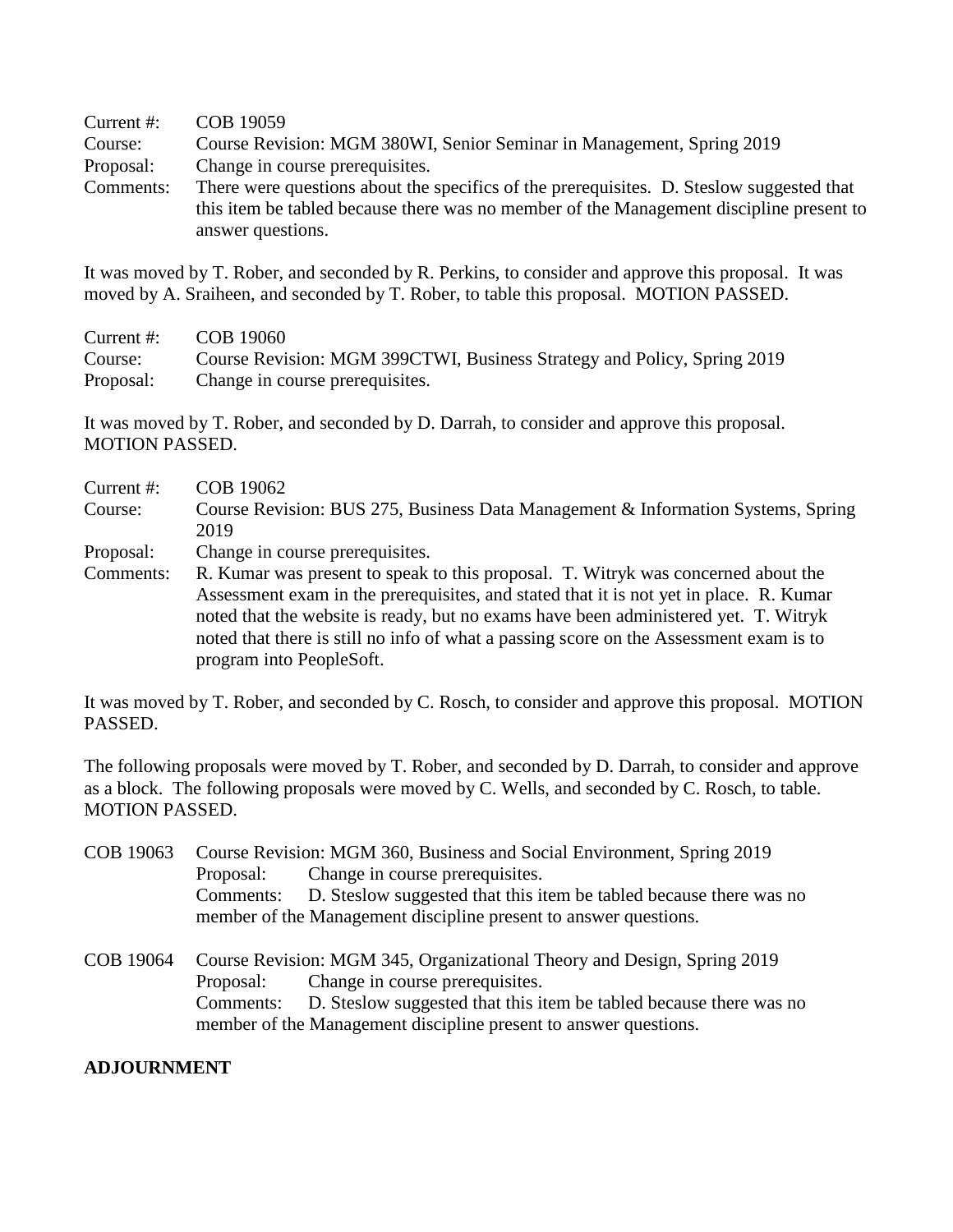J. Vafeas declared the meeting in recess until Thursday, October 4, 2018, at 11 am in Rohrbach Library 29.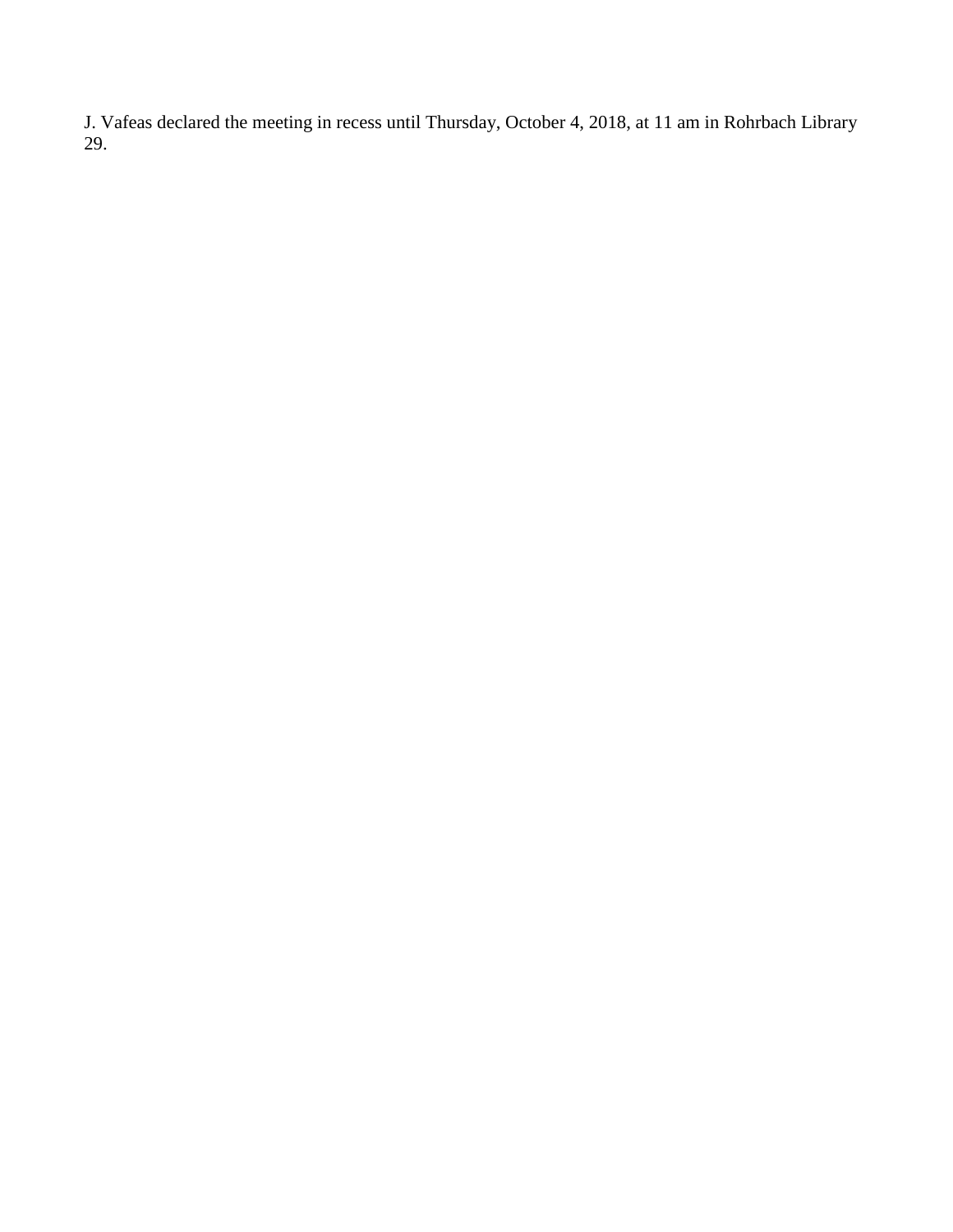# **KUTZTOWN UNIVERSITY UNIVERSITY CURRICULUM COMMITTEE**

# **Minutes of October 4, 2018**

S. Czerny called the meeting to order stating that there was a quorum.

**PRESENT:** Catherine Best for Cristen Rosch, Jason Crockett, Sue Czerny, Denise Darrah, Soojin Kim, Roseanne Perkins, R. Todd Rober, Abdul Sraiheen, John Stanley, and Carole Wells

**ABSENT:** John Vafeas, Lisa Weckerle, Undergraduate Student Representative, Graduate Student Representative, and Graduate Faculty Representative

**ALSO IN ATTENDANCE:** Denise Bosler, Joanne Cohen, Bethany French, Joe Harasta, Roger Hibbs, Michael Johnston, Michelle Kiec, Brian Meares, Dale Parson, CJ Rhoads, Daniel Stafford, John Stanley, Ben Trout, Andrew Vogel, Patricia Walsh Coates, Ted Witryk, Nancy Zimmerman

# **NEW BUSINESS**

## **College of Education**

The following proposals were moved by T. Rober, and seconded by D. Darrah, to consider and approve as a block. MOTION PASSED.

| <b>COE 19000</b>                                | Course Archive: SPU 100, Early Intervention and Transition for Students with<br>Disabilities, Spring 2019                                                                                                                                                                                                           |
|-------------------------------------------------|---------------------------------------------------------------------------------------------------------------------------------------------------------------------------------------------------------------------------------------------------------------------------------------------------------------------|
|                                                 | Change in course status to archive.<br>Proposal:                                                                                                                                                                                                                                                                    |
| <b>COE 19001</b>                                | Course Archive: SPU 444, SP/LAN/HEARING Disorders, Spring 2019<br>Change in course status to archive.<br>Proposal:                                                                                                                                                                                                  |
| Current #:<br>Course:<br>Proposal:<br>Comments: | <b>COE 19002</b><br>Course Revision: EEU 305, Teaching Science in Early Childhood, Spring 2019<br>Change in course number, and change in course prerequisites.<br>D. Darrah was present to speak to this proposal. It was noted that the course number was<br>being changed from EEU 205 to EEU 305 to better align |

It was moved by D. Darrah, and seconded by T. Rober, to consider and approve this proposal. MOTION PASSED.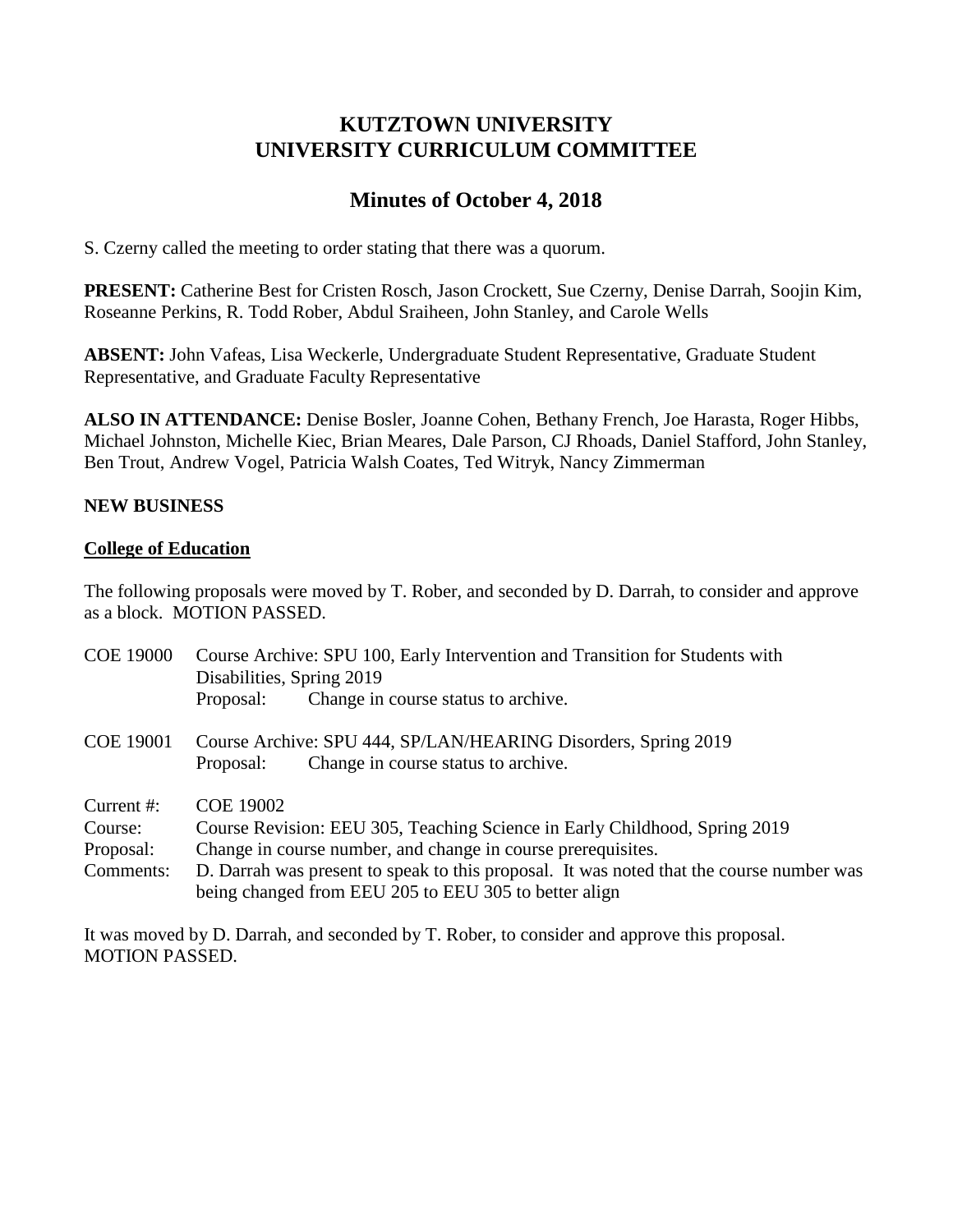Current #: COE 19004

Course: New Course: SPU 333, Assistive Technologies in Visual Impairments, Fall 2019 Proposal: Addition of a new course to the Master Course Listing.

Comments: D. Darrah was present to speak to this proposal. T. Rober noted that the course description needs to include the credits and clock hours (3 credits, and 3 clock hours). B. Meares noted the course number will be SPU 333.

It was moved by D. Darrah, and seconded by A. Sraiheen, to consider and approve this proposal. MOTION PASSED.

The following proposals were moved by T. Rober, and seconded by A. Sraiheen, to consider and approve as a block. MOTION PASSED.

| <b>COE 19007</b> | 2019                                                                            | Course Revision: EDD 750, Theory and Methodology in Education Research, Summer I |  |
|------------------|---------------------------------------------------------------------------------|----------------------------------------------------------------------------------|--|
|                  | Proposal:                                                                       | Change in course title.                                                          |  |
|                  | Comments:                                                                       | P. Walsh Coates was present to speak to this proposal.                           |  |
| <b>COE 19008</b> | Course Revision: EDD 751, Research Methods in Educational Settings, Spring 2019 |                                                                                  |  |
|                  | Proposal:                                                                       | Change in course title.                                                          |  |
|                  | Comments:                                                                       | P. Walsh Coates was present to speak to this proposal.                           |  |

## **College of Liberal Arts & Sciences**

Current #: LAS 19001

Course: Course Revision: ENG 229, Literature and Psychology, Spring 2019

- Proposal: Change in course title, change in course description and syllabus, and change in course prerequisites.
- Comments: A. Vogel was present to speak to this proposal.

It was moved by T. Rober, and seconded by D. Darrah, to consider and approve this proposal. MOTION PASSED.

| Current #: | LAS 19002                                                                      |
|------------|--------------------------------------------------------------------------------|
| Course:    | Course Revision: ENU 405, Teaching Writing, Spring 2019                        |
| Proposal:  | Change in course description and syllabus, and change in course prerequisites. |
| Comments:  |                                                                                |

It was moved by A. Sraiheen, and seconded by T. Rober, to consider and approve this proposal. MOTION PASSED.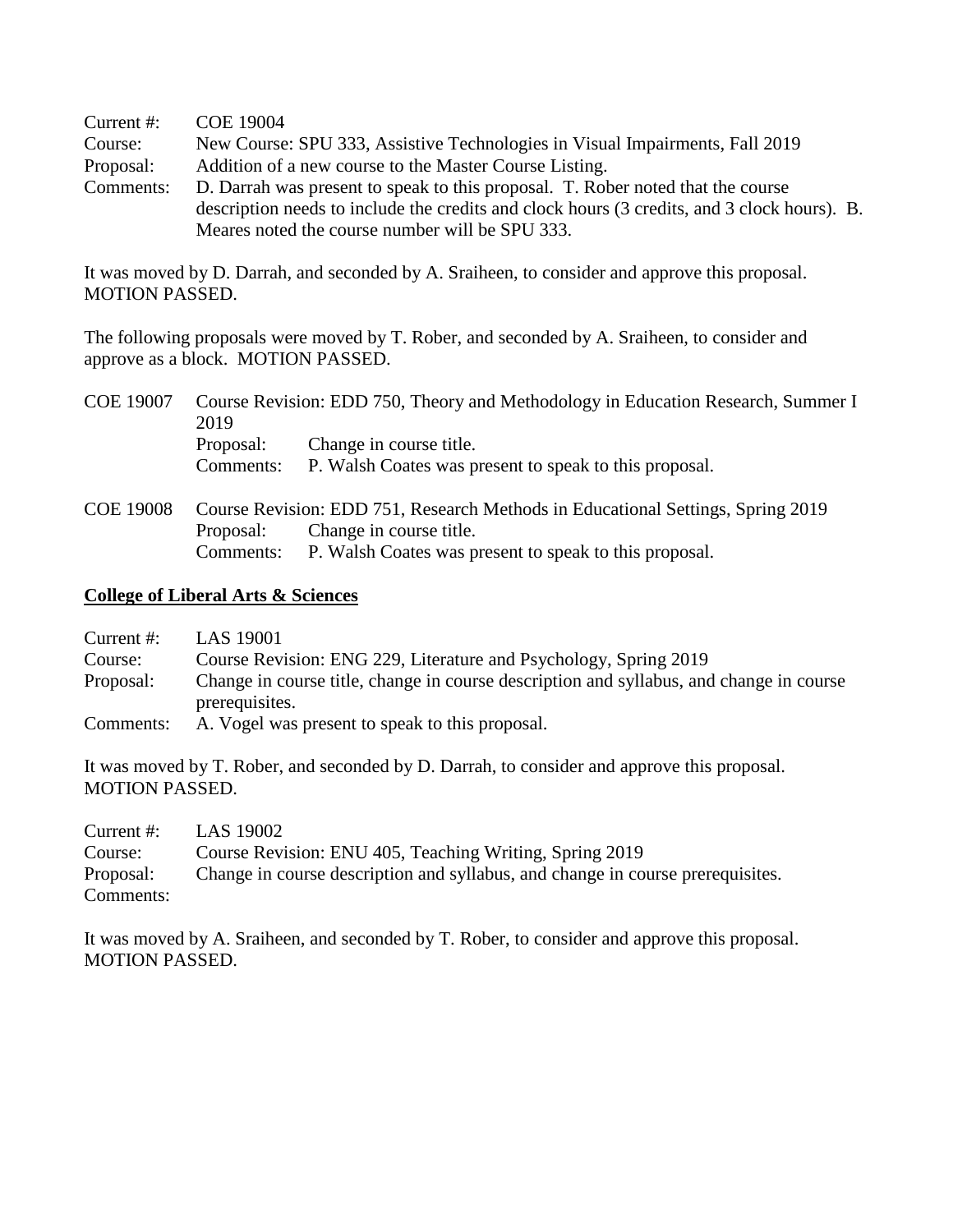Current #: LAS 19003 Course: Course Revision: ENG 171, Friendship in Western Cultural Texts, Spring 2019 Proposal: Change in course description and syllabus. Comments: A. Vogel was present to speak to this proposal. J. Vafeas asked if this was also a change in prerequisites, and A. Vogel noted there are no prerequisites for this course.

It was moved by T. Rober, and seconded by S. Kim, to consider and approve this proposal. MOTION PASSED.

| Current #: | LAS 19004                                                                                |
|------------|------------------------------------------------------------------------------------------|
| Course:    | Course Revision: ENG 145, The Fairy Tale, Spring 2019                                    |
| Proposal:  | Change in course description and syllabus, and change in course prerequisites.           |
| Comments:  | A. Vogel was present to speak to this proposal. T. Witryk asked for clarification on the |
|            | prerequisites. A. Vogel responded that the commas are for an "or" not an "and" and that  |
|            | the CMP 100 should be changed to any CMP 100-level course.                               |

It was moved by T. Rober, and seconded by S. Kim, to consider and approve this proposal. MOTION PASSED.

| Current $#$ : | LAS 19005                                                                                                                                                                                                                                                                                                                                                     |
|---------------|---------------------------------------------------------------------------------------------------------------------------------------------------------------------------------------------------------------------------------------------------------------------------------------------------------------------------------------------------------------|
| Course:       | Course Revision: ENG 224, American Modernism, Spring 2019                                                                                                                                                                                                                                                                                                     |
| Proposal:     | Change in course number, change in course description and syllabus, and change in<br>course prerequisites.                                                                                                                                                                                                                                                    |
| Comments:     | A. Vogel was present to speak to this proposal. C. Wells noted that the course number<br>will be ENG 224, not ENG 220, since that number is already used by an archived course.<br>It was noted that the digital copy on the SharePoint did not include any signatures on the<br>cover sheet. The hard copy sent to the UCC secretary did include signatures. |

It was moved by S. Kim, and seconded by R. Perkins, to consider and approve this proposal. MOTION PASSED.

| Current #: | LAS 19006                                                |
|------------|----------------------------------------------------------|
| Course:    | New Course: BIO 125, Exploring Biodiversity, Spring 2019 |
| Proposal:  | Addition of a new course to the Master Course Listing.   |

It was moved by D. Darrah, and seconded by A. Sraiheen, to consider and approve this proposal. MOTION PASSED.

The following proposals were moved by T. Rober, and seconded by A. Sraiheen, to consider and approve as a block. MOTION PASSED.

| <b>LAS 19007</b> | Course Revision: MAT 332, Numerical Analysis, Spring 2019<br>Proposal: Change in course prerequisites and corequisites. |
|------------------|-------------------------------------------------------------------------------------------------------------------------|
| LAS 19008        | Course Revision: MAT 473, Partial Differential Equations, Spring 2019<br>Proposal: Change in course prerequisites.      |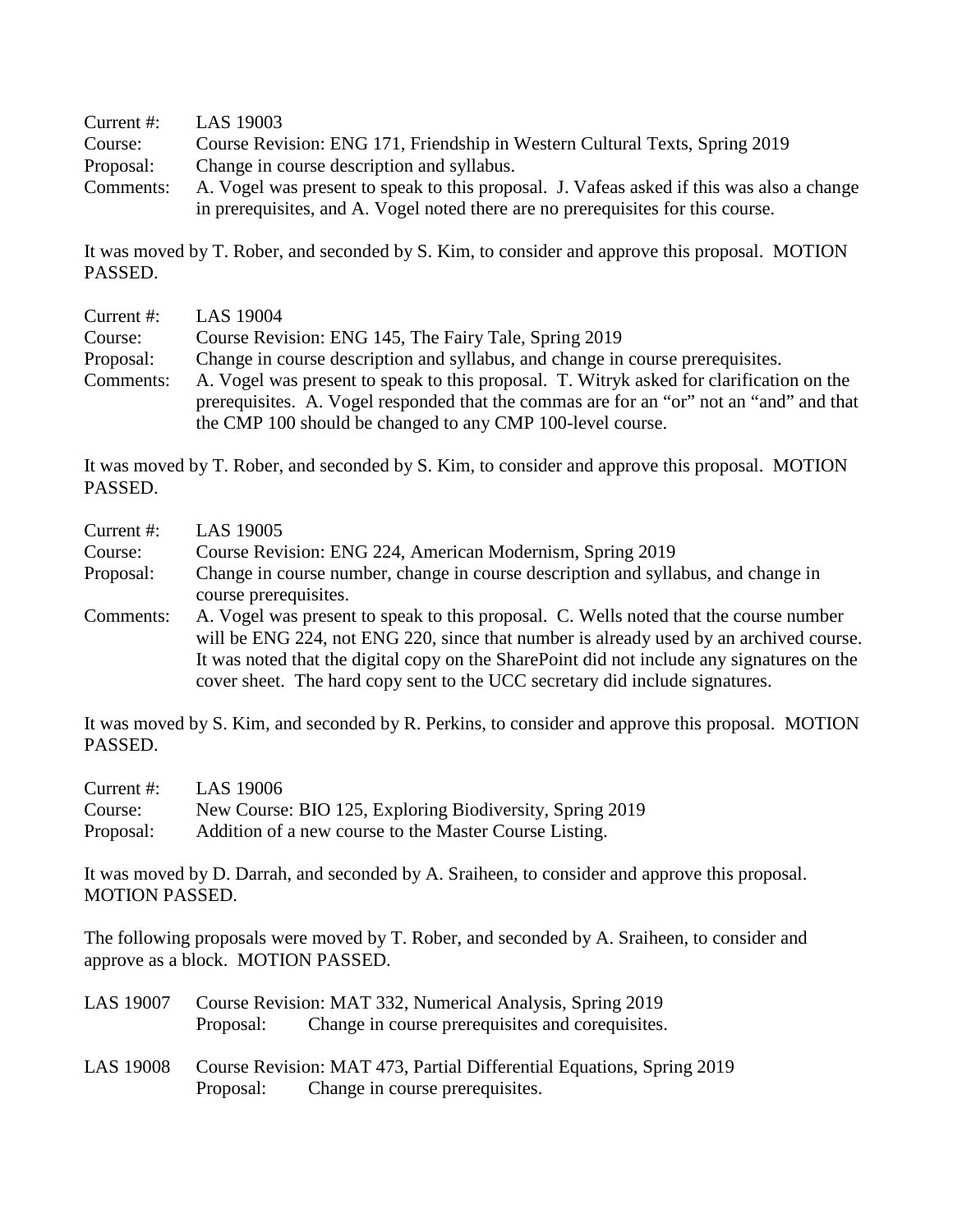The following proposals were moved by A. Sraiheen, and seconded by T. Rober, to consider and approve as a block. MOTION PASSED.

- LAS 19010 Course Revision: ENG 119, American Genre Film, Spring 2019 Proposal: Change in course description, and change in course prerequisites. Comments: A. Vogel was present to speak to this proposal. T. Rober noted that letter H on the coversheet should be checked. T. Witryk confirmed with A. Vogel that the prerequisites should read: "ENG 23 or ENG 24 or ENG 25 or any CMP 100-level course."
- LAS 19011 Course Revision: ENG 105, Experiences in American Literature, Spring 2019 Proposal: Change in course description, and change in course prerequisites. Comments: A. Vogel was present to speak to this proposal. T. Rober noted that letter H on the coversheet should be checked. T. Witryk confirmed with A. Vogel that the prerequisites should read: "ENG 23 or ENG 24 or ENG 25 or any CMP 100-level course."
- Current #: LAS 19013
- Program: Program Revision: BA Geography Environmental Track, Fall 2019
- Proposal: Change in major program requirements.
- Comments: B. Meares noted that the effective date needs to change from Spring 2019 to Fall 2019. C. Best asked for the reasoning for this change. T. Witryk noted that all program changes can only go into effect in the Fall semester, not during the Spring semester any longer.

It was moved by T. Rober, and seconded by D. Darrah, to consider and approve this proposal. MOTION PASSED.

| Current #: | LAS 19016                                                                                                                                                                                                                                                                                                                                                                                                                                                                                                                                                                                                                                                                                                                                                                                                                                                                                                                                                                                                                                         |
|------------|---------------------------------------------------------------------------------------------------------------------------------------------------------------------------------------------------------------------------------------------------------------------------------------------------------------------------------------------------------------------------------------------------------------------------------------------------------------------------------------------------------------------------------------------------------------------------------------------------------------------------------------------------------------------------------------------------------------------------------------------------------------------------------------------------------------------------------------------------------------------------------------------------------------------------------------------------------------------------------------------------------------------------------------------------|
| Course:    | New Course: MLS 357, Walking the Camino de Santiago, Summer I 2019                                                                                                                                                                                                                                                                                                                                                                                                                                                                                                                                                                                                                                                                                                                                                                                                                                                                                                                                                                                |
| Proposal:  | Addition of a new course to the Master Course Listing.                                                                                                                                                                                                                                                                                                                                                                                                                                                                                                                                                                                                                                                                                                                                                                                                                                                                                                                                                                                            |
| Comments:  | N. Zimmerman was present to speak to this proposal. An amendment was provided to<br>the committee, which notes "The ability to hike at least 10 miles per day over rough<br>terrain for 8 days in a row will be an essential requirement of the trip and the course itself<br>when part of the Summer Study Abroad Program 2019." T. Witryk asked how students<br>will prove this ability before taking the course. N. Zimmerman noted that they will be<br>screened by the faculty, and that permission of the instructor is a prerequisite for the<br>course; she said the students will be registered after proof of ability is established by the<br>instructor. C. Wells noted that courses approved by UCC need to be able to be offered on<br>campus or anywhere, and not just as a specific location-bound study abroad course, and<br>she noted that this will be setting precedent with courses approved at UCC. T. Witryk<br>said he sees this as a memo only attached when the course is taught as part of a Study<br>Abroad program. |

It was moved by A. Sraiheen, and seconded by T. Rober, to consider and approve this proposal. MOTION PASSED. A. Sraiheen abstained from the vote.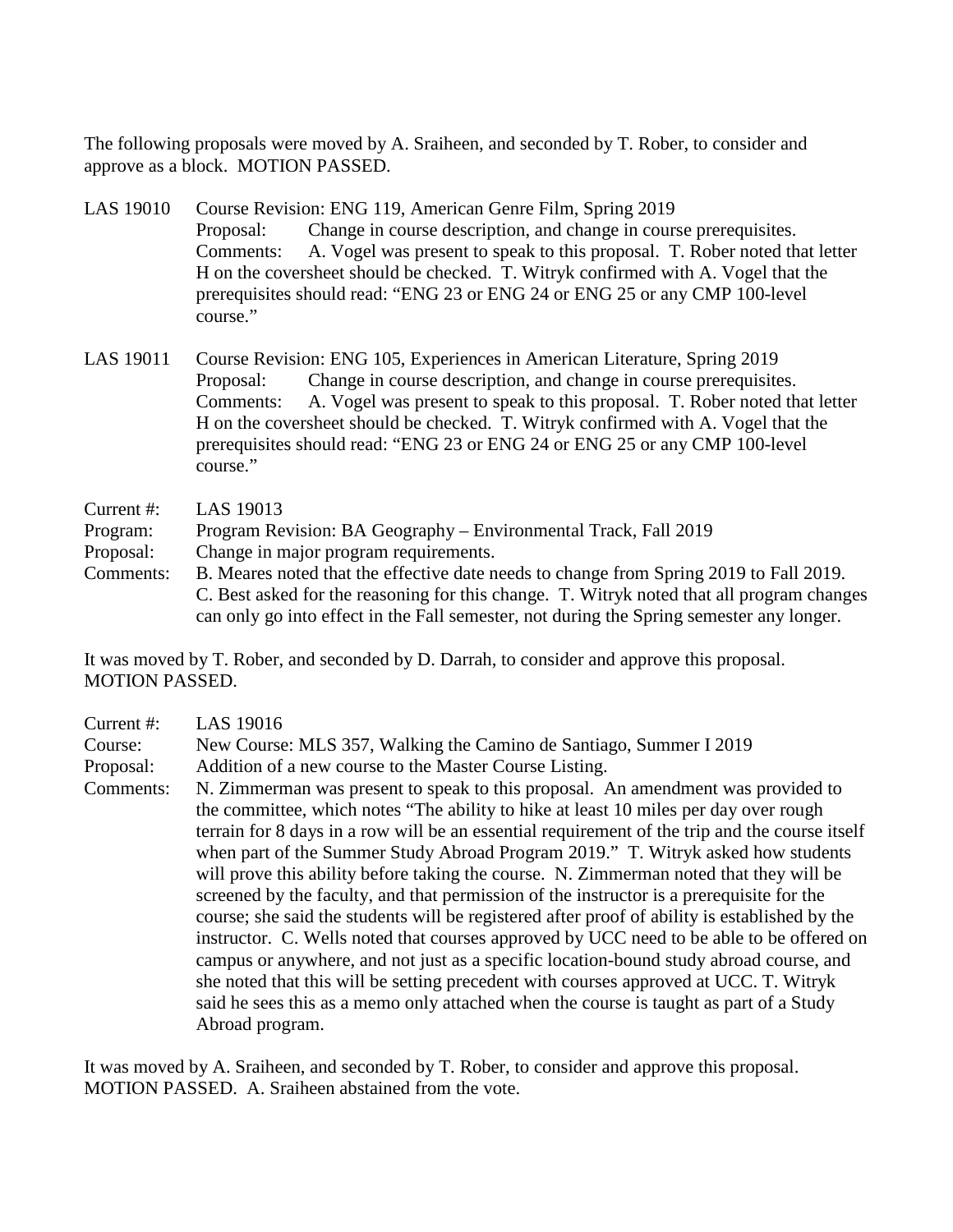| Current #: | <b>LAS 19018</b>                                                                     |
|------------|--------------------------------------------------------------------------------------|
| Course:    | Course Revision: SWK 573, Publishing and Professional Presentations in Social Work,  |
|            | Spring 2019                                                                          |
| Proposal:  | Change in course description and syllabus, and change in course credit hours.        |
| Comments:  | T. Rober noted that resources were missing in the New Syllabus. S. Czerny noted that |
|            | there were other pages missing, and may have been a copying error. This proposal was |
|            | originally part of the block with LAS 19019-LAS 19025, and it was moved by A.        |
|            | Sraiheen, and seconded by T. Rober, to remove it from the block. MOTION PASSED.      |

It was moved by D. Darrah, and seconded by A. Sraiheen, to consider and approve this proposal. It was moved by A. Sraiheen, and seconded by T. Rober, to table this proposal. MOTION PASSED.

The following proposals were moved by D. Darrah, and seconded by A. Sraiheen, to consider and approve as a block. MOTION PASSED.

| LAS 19019        | Course Revision: SWK/SOW 775, Dissertation Seminar pass/fail, Spring 2019<br>Change in course description and syllabus.<br>Proposal:                                                                                   |
|------------------|------------------------------------------------------------------------------------------------------------------------------------------------------------------------------------------------------------------------|
| <b>LAS 19020</b> | Course Revision: SWK/SOW 776, Doctoral Dissertation ; Pass/Fail, Spring 2019<br>Change in course description and syllabus.<br>Proposal:                                                                                |
| LAS 19021        | Course Revision: SWK/SOW 777, Doctoral Dissertation II; Pass/Fail, Spring 2019<br>Change in course description and syllabus.<br>Proposal:                                                                              |
| LAS 19022        | Course Revision: SWK/SOW 720, Leadership/Teaching Praxis I; Pass/Fail, Spring 2019<br>Change in course description and syllabus.<br>Proposal:                                                                          |
| LAS 19023        | Course Revision: SWK/SOW 721, Leadership/Teaching Praxis II; Pass/Fail, Spring 2019<br>Change in course description and syllabus.<br>Proposal:                                                                         |
| LAS 19024        | Course Revision: SWK 491, Internship for Advanced Standing I, Summer I 2019<br>Change in course description and syllabus.<br>Proposal:<br>An update was provided to the committee prior to the meeting.<br>Comments:   |
| LAS 19025        | Course Revision: SWK 493, Internship for Advanced Standing II, Summer II 2019<br>Change in course description and syllabus.<br>Proposal:<br>An update was provided to the committee prior to the meeting.<br>Comments: |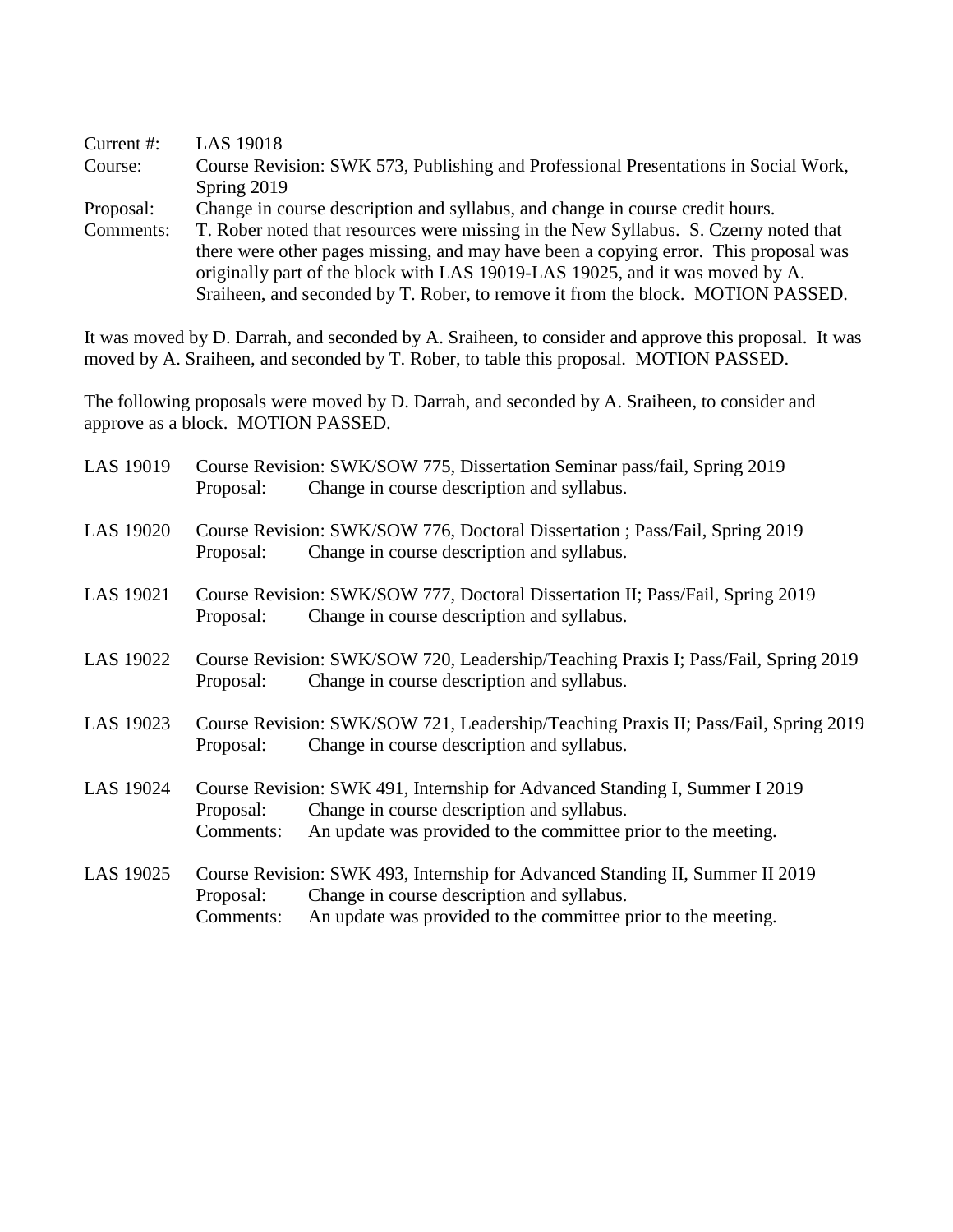Current #: LAS 19027 Course: New Course: PSY 329, Autism Seminar, Spring 2019 Proposal: Addition of a new course to the Master Course Listing. Comments: C. Best was present to speak to this proposal. B. Meares noted that the course number will be PSY 329, because PSY 330 is already taken by another course. T. Rober had a question about the listed prerequisites. It was noted that the prerequisites will read "(PSY 110 or PSY 125) and PSY 200 or MAT 140 or BUS 120, with a grade of C or better."

It was moved by D. Darrah, and seconded by T. Rober, to consider and approve this proposal. MOTION PASSED.

| Current #: | LAS 19028                                        |
|------------|--------------------------------------------------|
| Program:   | New Program: Game Development Minor, Fall 2019   |
| Proposal:  | Addition of a new minor program.                 |
| Comments:  | D. Parson was present to speak to this proposal. |

It was moved by A. Sraiheen, and seconded by T. Rober, to consider and approve this proposal. MOTION PASSED.

The following proposals were moved by T. Rober, and seconded by S. Kim, to consider and approve as a block. MOTION PASSED.

| LAS 19029  | Course Revision: CSC 101, Computer Applications, Spring 2019                          |                                                         |  |
|------------|---------------------------------------------------------------------------------------|---------------------------------------------------------|--|
|            | Proposal:                                                                             | Change in course number, and change in course syllabus. |  |
|            | Comments:                                                                             | D. Parson was present to speak to this proposal.        |  |
| LAS 19030  | Course Revision: CSC 130, Information Technology Fundamentals, Spring 2019            |                                                         |  |
|            | Proposal:                                                                             | Change in course description and syllabus.              |  |
|            | Comments:                                                                             | D. Parson was present to speak to this proposal.        |  |
| Current #: | LAS 19031                                                                             |                                                         |  |
| Course:    | New Course: CHM 332, Biochemistry of Human Disease and Disorders, Spring 2019         |                                                         |  |
| Proposal:  | Addition of a new course to the Master Course Listing.                                |                                                         |  |
| Comments:  | The committee asked for clarification on the prerequisites. Since no one from the     |                                                         |  |
|            | department was present to speak to this proposal, it was recommended this proposal be |                                                         |  |
|            |                                                                                       | tabled until clarification could be provided.           |  |

It was moved by T. Rober, and seconded by A. Sraiheen, to consider and approve this proposal. It was moved by A. Sraiheen, and seconded by S. Kim, to table this proposal. MOTION PASSED.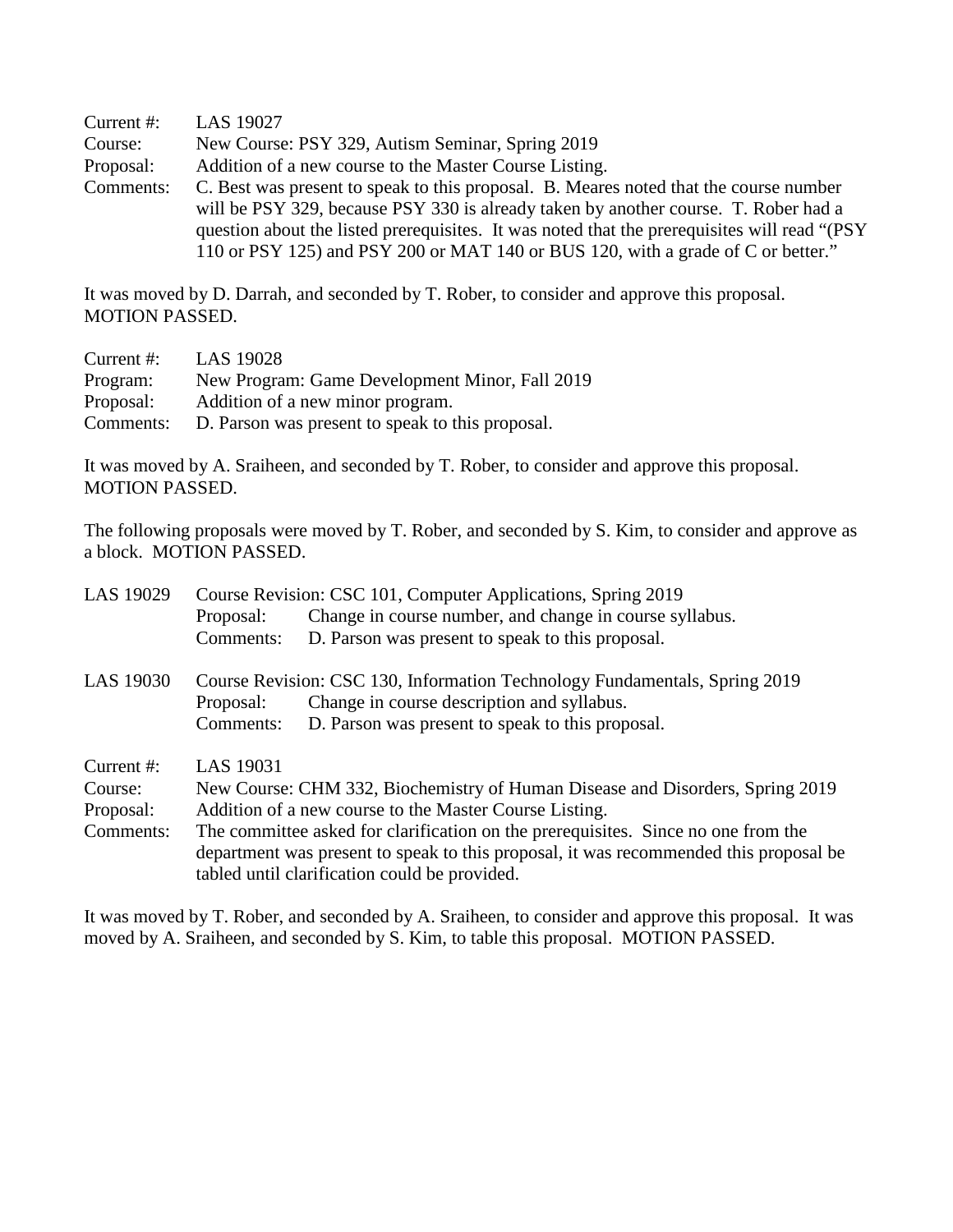### **College of Visual & Performing Arts**

| Current #: | <b>VPA 19001</b>                                                                                                                                                                                                                                                                                                                                                                                                                                                                        |
|------------|-----------------------------------------------------------------------------------------------------------------------------------------------------------------------------------------------------------------------------------------------------------------------------------------------------------------------------------------------------------------------------------------------------------------------------------------------------------------------------------------|
| Program:   | Program Revision: CDE Change in Effective Dates, Spring 2019                                                                                                                                                                                                                                                                                                                                                                                                                            |
| Proposal:  | Omnibus change in effective dates for previously passed proposals.                                                                                                                                                                                                                                                                                                                                                                                                                      |
| Comments:  | D. Bosler was present to speak to this proposal. T. Witryk noted that since these changes<br>were already implemented and affected students for the Fall 2018 semester, and work-<br>arounds have been established, the effective date for this proposal should be Spring 2019,<br>not Fall 2018. This means that the changes will revert back to the previous versions for<br>all courses from Spring 2019 until the new effective date for each is reached, as listed in<br>the memo. |

It was moved by T. Rober, and seconded by A. Sraiheen, to consider and approve this proposal. MOTION PASSED.

- Current #: VPA 19002 Course: Course Revision: COM 319, Integrated Marketing Communication Concepts & Practices, Spring 2019
- Proposal: Change in course prerequisites.
- Comments: J. Harasta was present to speak to this proposal. B. Meares noted that COM 370 was not currently on myKU as a prerequisite for this course. J. Harasta stated that it was listed on the master syllabus that was passed at UCC in 2011, and should have been on myKU. The committee continued with this proposal in order to have the record reflect reality. J. Harasta also noted that the course will not be taught in Winter now, and a Spring effective date is acceptable. The effective date was changed from Winter 2019 to Spring 2019.

It was moved by T. Rober, and seconded by S. Kim, to consider and approve this proposal. MOTION PASSED.

| Current #: | VPA 19006                                                              |
|------------|------------------------------------------------------------------------|
| Course:    | Course Revision: ARU 561, Leadership in Arts Organization, Spring 2019 |
| Proposal:  | Change in course title.                                                |

It was moved by T. Rober, and seconded by A. Sraiheen, to consider and approve this proposal. MOTION PASSED.

Current #: VPA 19008 Program: Program Revision: Audio Engineering Minor, Spring 2019 Proposal: Change in minor program electives. Comments: T. Rober was present to speak to this proposal.

It was moved by A. Sraiheen, and seconded by T. Rober, to consider and approve this proposal. MOTION PASSED.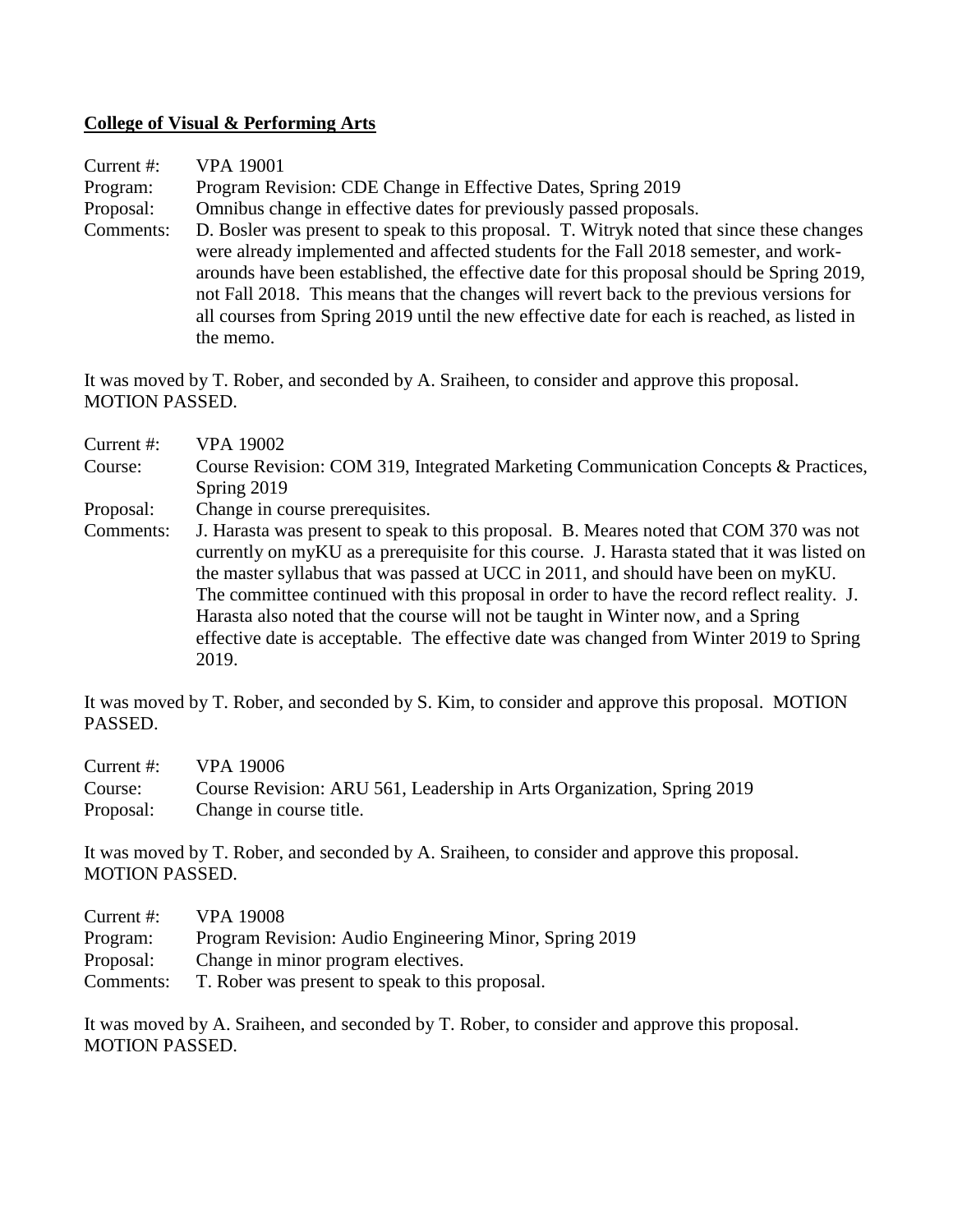| Current $#$ : | VPA 19009                                                       |
|---------------|-----------------------------------------------------------------|
| Course:       | New Course: MUS 294, Sound Design for Visual Media, Spring 2019 |
| Proposal:     | Addition of a new course to the Master Course Listing.          |
| Comments:     | T. Rober was present to speak to this proposal.                 |

It was moved by A. Sraiheen, and seconded by T. Rober to consider and approve this proposal. MOTION PASSED.

| Current #: | VPA 19013                                                                                                                                                                                                                                                                                                                                                                                                                                                                                                                                                                                                                                                                                                                                                                                                                                          |
|------------|----------------------------------------------------------------------------------------------------------------------------------------------------------------------------------------------------------------------------------------------------------------------------------------------------------------------------------------------------------------------------------------------------------------------------------------------------------------------------------------------------------------------------------------------------------------------------------------------------------------------------------------------------------------------------------------------------------------------------------------------------------------------------------------------------------------------------------------------------|
| Course:    | Course Revision: MUP 276, Popular Music Ensemble, Spring 2019                                                                                                                                                                                                                                                                                                                                                                                                                                                                                                                                                                                                                                                                                                                                                                                      |
| Proposal:  | Change in course prerequisites.                                                                                                                                                                                                                                                                                                                                                                                                                                                                                                                                                                                                                                                                                                                                                                                                                    |
| Comments:  | T. Rober was present to speak to this proposal. T. Witryk was concerned with the change<br>in prerequisite and removing the need for auditions. If students were then removed from<br>the course due to lack of ability, they would be up to a week behind in any other course<br>they could enroll in, and therefore be at a disadvantage not of their own choice. T. Rober<br>noted that they would be notified by Thursday of week one, and that all other ensembles<br>begin in week two, so students may not be behind. T. Witryk stated that students may not<br>get into another ensemble, or may choose a different course altogether, and this is the<br>reason for his concern, because if they choose a course that is not a music ensemble, they<br>will effectively be a week behind through circumstances not of their own choosing. |

It was moved by T. Rober, and seconded by D. Darrah, to consider and approve this proposal. It was moved by S. Kim, and seconded by D. Darrah, to table this proposal. MOTION PASSED.

### **College of Business**

S. Czerny requested the committee move the following items ahead in the agenda: COB 19059, COB 19063, and COB 19064, since the representatives were present to address the tabled items, but had to leave shortly for classes. It was moved by D. Darrah, and seconded by S. Kim, to change the order of the agenda. MOTION PASSED.

The following proposals were moved by T. Rober, and seconded by S. Kim, to remove from the table, consider and approve as a block. MOTION PASSED.

- COB 19059 Course Revision: MGM 380WI, Senior Seminar in Management, Spring 2019 Proposal: Change in course prerequisites. Comments: R. Hibbs was present to speak to this proposal. T. Witryk reviewed the prerequisites with R. Hibbs.
- COB 19063 Course Revision: MGM 360, Business and Social Environment, Spring 2019 Proposal: Change in course prerequisites. Comments: R. Hibbs was present to speak to this proposal. T. Witryk reviewed the prerequisites with R. Hibbs.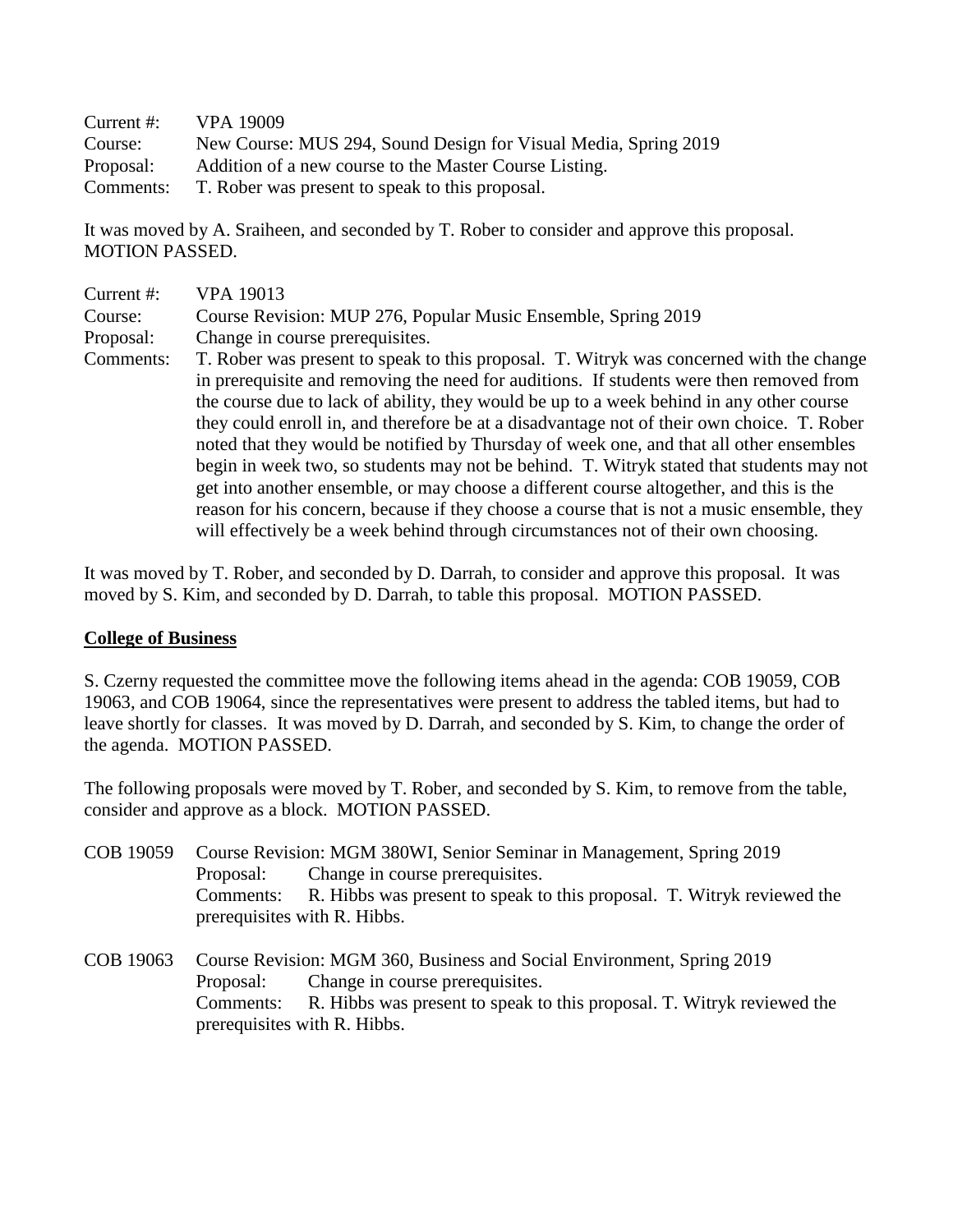COB 19064 Course Revision: MGM 345, Organizational Theory and Design, Spring 2019 Proposal: Change in course prerequisites. Comments: R. Hibbs was present to speak to this proposal. T. Witryk reviewed the prerequisites with R. Hibbs.

#### **College of Visual & Performing Arts**

- Current #: VPA 19014
- Program: Program Revision: BS Cinema, Television & Media Production Check Sheet, Spring 2019
- Proposal: Change in major program requirements.
- Comments: M. Johnston was present to speak to this proposal.

It was moved by D. Darrah, and seconded by T. Rober, to consider and approve this proposal. MOTION PASSED.

| Current $#$ : | <b>VPA 19015</b>                                    |
|---------------|-----------------------------------------------------|
| Program:      | Program Revision: CTM Minor Checksheet, Spring 2019 |
| Proposal:     | Change in minor program requirements.               |
| Comments:     | M. Johnston was present to speak to this proposal.  |

It was moved by D. Darrah, and seconded by T. Rober, to consider and approve this proposal. MOTION PASSED.

The following proposals were moved by T. Rober, and seconded by D. Darrah, to consider and approve as a block. MOTION PASSED.

| <b>VPA 19017</b> | Course Revision: CTM 055, Fundamentals of Studio Production, Spring 2019 |                                                                                   |  |
|------------------|--------------------------------------------------------------------------|-----------------------------------------------------------------------------------|--|
|                  | Proposal:                                                                | Change in course title.                                                           |  |
|                  | Comments:                                                                | M. Johnston was present to speak to this proposal.                                |  |
| <b>VPA 19018</b> | New Course: CTM 160, Cinematography, Spring 2019                         |                                                                                   |  |
|                  | Proposal:                                                                | Addition of a new course to the Master Course Listing.                            |  |
|                  | Comments:                                                                | M. Johnston was present to speak to this proposal.                                |  |
| <b>VPA 19020</b> | New Course: CTM 350, Documentary, Spring 2019                            |                                                                                   |  |
|                  | Proposal:                                                                | Addition of a new course to the Master Course Listing.                            |  |
|                  |                                                                          | Comments: M. Johnston was present to speak to this proposal. M. Johnston that the |  |
|                  |                                                                          | prerequisites are all "ands", and all inclusive.                                  |  |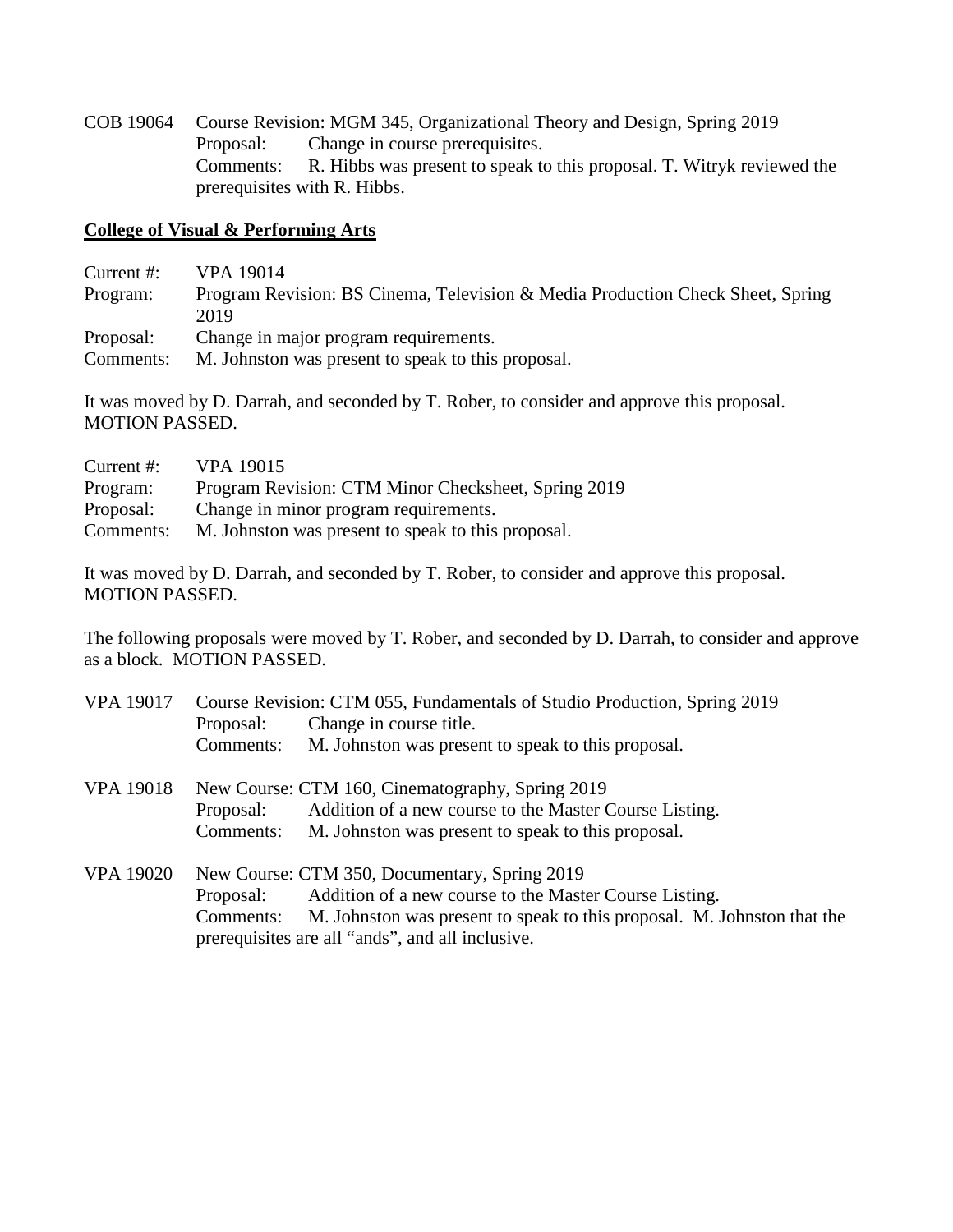The following proposals were moved by D. Darrah, and seconded by S. Kim, to consider and approve as a block. MOTION PASSED.

| <b>VPA 19021</b> | Course Revision: CTM 365, Post-Production, Spring 2019                                                            |                                                                                                                                        |  |
|------------------|-------------------------------------------------------------------------------------------------------------------|----------------------------------------------------------------------------------------------------------------------------------------|--|
|                  | Proposal:                                                                                                         | Change in course clock hours, and change in course prerequisites.                                                                      |  |
|                  | Comments:                                                                                                         | M Johnston was present to speak to this proposal.                                                                                      |  |
| <b>VPA 19022</b> | Course Revision: CTM 324, Laughing Matters: The Evolution of Comedy through<br>Cinema, TV and Beyond, Spring 2019 |                                                                                                                                        |  |
|                  | Proposal:                                                                                                         | Change in course syllabus, and change in course prerequisites.                                                                         |  |
|                  | Comments:                                                                                                         | M. Johnston was present to speak to this proposal. B. Meares noted that<br>the correct number for this course is CTM 324, not CTM 326. |  |
| <b>VPA 19024</b> |                                                                                                                   | Course Revision: CTM 375, Live Event Production, Spring 2019                                                                           |  |
|                  | Proposal:                                                                                                         | Change in course prerequisites and corequisites.                                                                                       |  |
|                  | Comments:                                                                                                         | M. Johnston was present to speak to this proposal.                                                                                     |  |
| <b>VPA 19025</b> | Course Revision: CTM 205, Narrative Video Production, Spring 2019                                                 |                                                                                                                                        |  |
|                  | Proposal:<br>prerequisites.                                                                                       | Change in course description and course syllabus, and change in course                                                                 |  |
|                  | Comments:                                                                                                         | M. Johnston was present to speak to this proposal. M. Johnston noted that<br>the new prerequisites are all "ands".                     |  |

#### **General Education**

| Current $#$ : | LAS 19009                                                                                                                                                                                             |
|---------------|-------------------------------------------------------------------------------------------------------------------------------------------------------------------------------------------------------|
| Course:       | New Course: CMP 201, Introduction to Research and Writing in History and Social                                                                                                                       |
|               | Studies, Spring 2019                                                                                                                                                                                  |
| Proposal:     | Addition of a new course to the Master Course Listing.                                                                                                                                                |
| Comments:     | J. Stanley was present to speak to this proposal. B. Meares noted that the course number<br>will be CMP 201. T. Rober noted that the syllabus should be using Roman numerals to<br>organize sections. |

It was moved by T. Rober, and seconded by S. Kim, to consider and approve this proposal. MOTION PASSED.

#### **Distance Education Offerings**

The following proposals were moved by D. Darrah, and seconded by S. Kim, to consider and approve as a block. MOTION PASSED.

COB 18051 Distance Education Offering: BUS 275, Business Data Management and Information Systems, Spring 2019 Proposal: Request to offer course via Distance Education.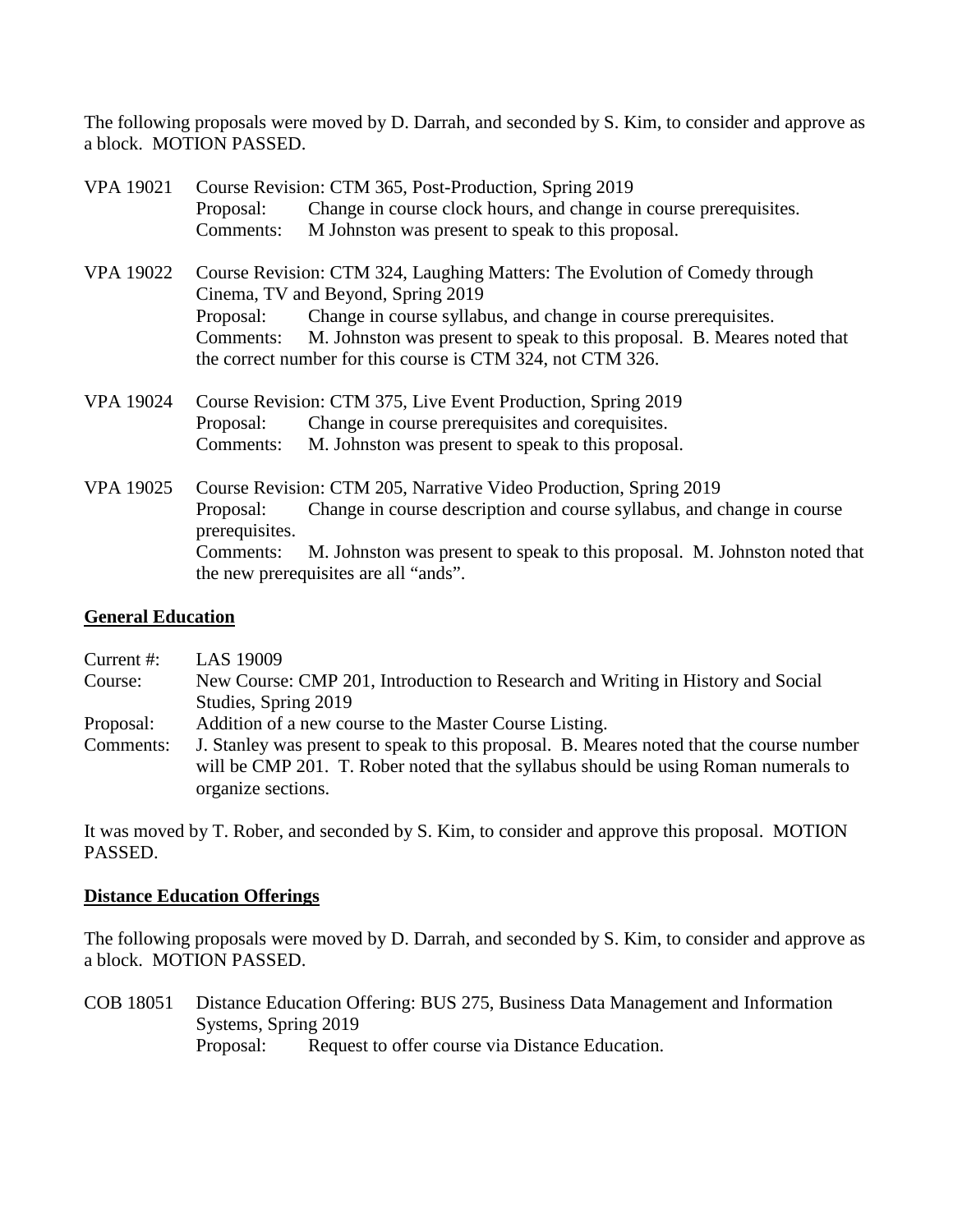| <b>COE 19005</b> | Distance Education Offering: SPU 333, Assistive Technology in Visual Impairments,<br>Fall 2019                                                                                                                                                                           |                                                                                                                                 |
|------------------|--------------------------------------------------------------------------------------------------------------------------------------------------------------------------------------------------------------------------------------------------------------------------|---------------------------------------------------------------------------------------------------------------------------------|
|                  | Proposal:                                                                                                                                                                                                                                                                | Request to offer course via Distance Education.                                                                                 |
| LAS 19026        | Distance Education Offering: SWK 573, Publishing and Professional Presentations in<br>Social Work, Spring 2019                                                                                                                                                           |                                                                                                                                 |
|                  | Proposal:                                                                                                                                                                                                                                                                | Request to offer course via Distance Education.                                                                                 |
| <b>VPA 19003</b> | Distance Education Offering: COM 311, Crisis Communication in Public Relations,<br>Summer I 2019                                                                                                                                                                         |                                                                                                                                 |
|                  | Proposal:                                                                                                                                                                                                                                                                | Request to offer course via Distance Education.                                                                                 |
| <b>VPA 19010</b> | Distance Education Offering: MUS 450, Performing Arts Administration, Spring 2019<br>Request to offer course via Distance Education.<br>Proposal:                                                                                                                        |                                                                                                                                 |
| <b>VPA 19011</b> | Proposal:                                                                                                                                                                                                                                                                | Distance Education Offering: MUS 293, Hip-Hop Music and Culture, Spring 2019<br>Request to offer course via Distance Education. |
| <b>VPA 19023</b> | Distance Education Offering: CTM 324, Laughing Matters: The Evolution of Comedy<br>through Cinema, TV and Beyond, Spring 2019<br>Request to offer course via Distance Education.<br>Proposal:<br>The correct number for the course is CTM 324, not CTM 326.<br>Comments: |                                                                                                                                 |
|                  |                                                                                                                                                                                                                                                                          |                                                                                                                                 |

### **ANNOUNCEMENTS**

#### **General Education**

- GEC 19001 Program Revision: Updated Provisional List of General Education Courses to be offered in Spring 2019, Spring 2019
- LAS 19035 New Course: FYS 100, The Power of Place (Geography), Spring 2019

#### **Selected Topics Courses**

- COE 19009 Selected Topics in Counseling: COU 560, Topics and Issues in Counseling: Client-Centered Counseling and the Person-Centered Approach, Summer II 2019
- LAS 19014 Selected Topics in Modern Language Studies: GER 370, Current Events in the German Speaking World, Spring 2019
- LAS 19017 Selected Topics in Modern Language Studies: SPA 370, The Camino de Santiago de Compostela, Spring 2019
- LAS 19033 Selected Topics in History: HIS 207, War in the Shadows: A Covert History of the Cold War, Spring 2019